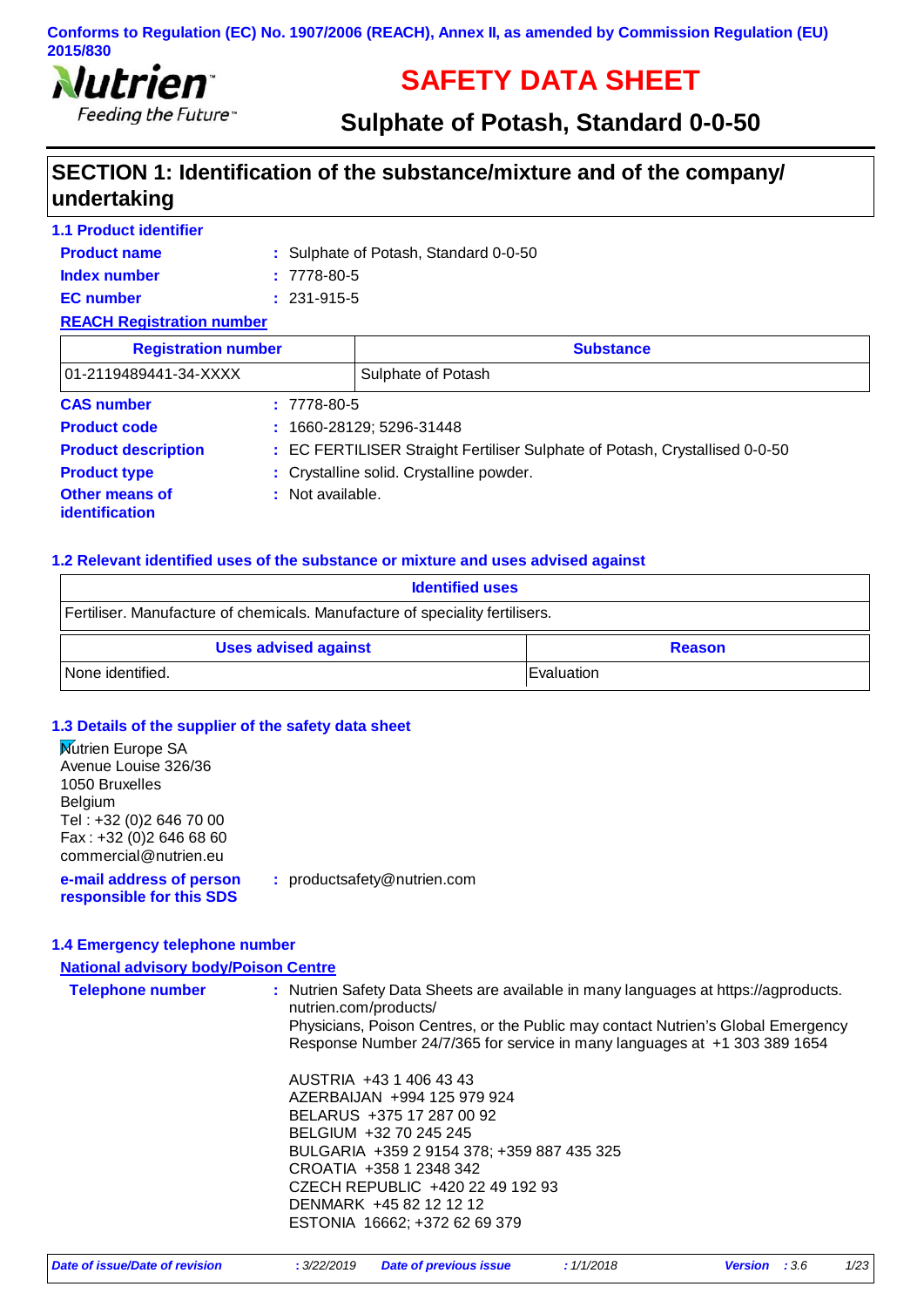*Sulphate of Potash, Standard 0-0-50*

### **SECTION 1: Identification of the substance/mixture and of the company/ undertaking**

| FINLAND +358 9 471977                                                    |
|--------------------------------------------------------------------------|
| <b>FRANCE</b>                                                            |
| Angers +33 (0) 2 41 48 21 21                                             |
| Bordeaux +33 (0) 5 56 96 40 80                                           |
| Lille 0800 59 59 59 (national callers)                                   |
| Lyon +33 (0) 4 72 11 69 11                                               |
| Marseille +33 (0)4 91 75 25 25                                           |
| Nancy +33 (0) 3 83 22 50 50                                              |
| Paris +33 (0) 1 40 05 48 48                                              |
| Rennes +33 (0) 2 99 59 22 22                                             |
| Strasbourg +33 (0)3 88 37 37 37                                          |
| Toulouse +33 (0)5 61 77 74 47                                            |
| GEORGIA +995 99 53 33 20                                                 |
| GERMANY                                                                  |
| Berlin +49 30 192 40                                                     |
| Bonn +49 228 192 40                                                      |
| Erfurt +49 361 730 730                                                   |
| Freiburg +49 761 192 40                                                  |
| Goettingen +49 551 192 40                                                |
|                                                                          |
| Homburg (Saar) +49 6841 192 40                                           |
| Mainz +49 6131 192 40                                                    |
| Munich +49 89 192 40                                                     |
| GREECE +30 21 07 79 37 77                                                |
| HUNGARY +36 80 20 11 99                                                  |
| ICELAND +354 543 22 22                                                   |
| IRELAND +353 1 837 9964 (medical professionals) +353 1 809 2166 (public) |
| ISRAEL +972 4 854 19 00                                                  |
| <b>ITALY</b>                                                             |
| Bergamo +39 800 883 300                                                  |
| Firenze +39 55 794 7819                                                  |
| Foggia +39 881 732 326                                                   |
| Genoa +39 10 563 62 45                                                   |
| Milan +39 02 6610 1029                                                   |
| Padova +39 49 827 50 78                                                  |
| Pavia +39 38 224 444                                                     |
| Rome +39 06 305 43 43                                                    |
| Turin +39 011 663 7637                                                   |
| KAZAKHSTAN +7 3272 925 868                                               |
| LITHUANIA +370 5 236 20 52; +370 687 533 78                              |
| NETHERLANDS +31 30 274 88 88                                             |
| NORWAY +47 22 59 13 00                                                   |
| <b>POLAND</b>                                                            |
| Gdansk +48 58 682 04 04                                                  |
| Krakow +48 12 411 99 99                                                  |
| Lòdz +48 42 63 14 724                                                    |
| Sosnowiec +48 32 266 11 45                                               |
| Warszawa +48 22 619 66 54                                                |
| Wroclaw +48 71 343 30 08                                                 |
| PORTUGAL 808 250 143 (national callers)                                  |
| ROMANIA +402 212 106 282                                                 |
| <b>RUSSIAN FEDERATION</b>                                                |
|                                                                          |
| Ekaterinburg +7 343 229 98 57                                            |
| Moscow +7 495 628 1687                                                   |
| Saint-Petersburg +7 921 757 3228                                         |
| SERBIA +381 11 3608 440                                                  |
| SLOVAKIA +421 2 5477 4166                                                |
| SLOVENIA +386 41 635 500                                                 |
| SPAIN +34 91 562 0420                                                    |
| SWEDEN 112 (national callers); +46 (0)10 456 6700                        |
| SWITZERLAND +41 44 251 51 51 (in Switzerland dial 145)                   |
| THE FORMER YUGOSLAVIA +38 923 147 635                                    |
|                                                                          |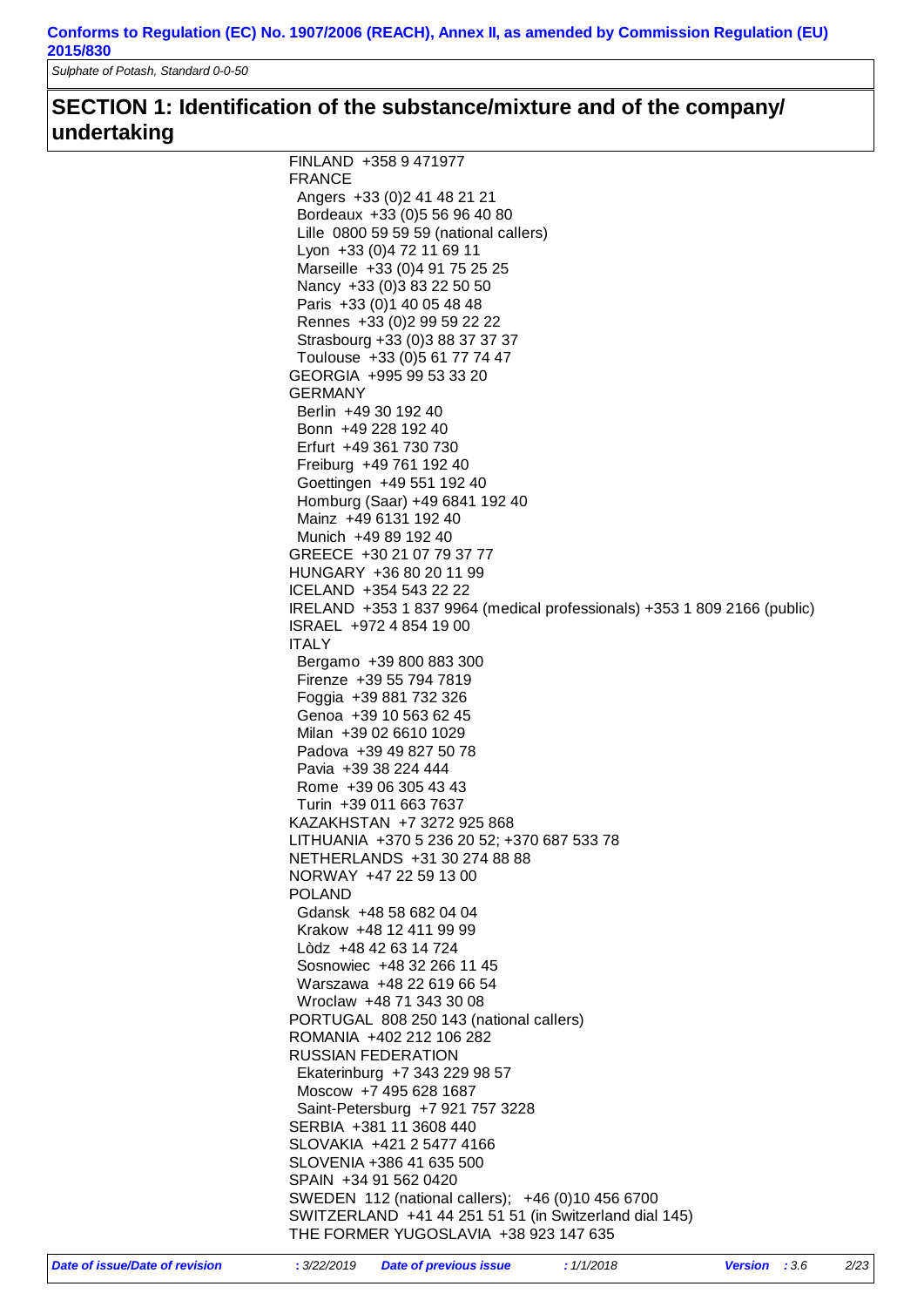*Sulphate of Potash, Standard 0-0-50*

### **SECTION 1: Identification of the substance/mixture and of the company/ undertaking**

|                                | TURKEY +90 0312 433 70 01 or 0 800 314 7900          |
|--------------------------------|------------------------------------------------------|
|                                | UNITED KINGDOM                                       |
|                                | Belfast 844 892 0111                                 |
|                                | Birmingham 844 892 0111                              |
|                                | Edinburgh 844 892 0111                               |
|                                | Newcastle Upon Tyne +44 191 2606182; +44 191 2606180 |
|                                | Penarth 844 892 0111                                 |
| <b>Supplier</b>                |                                                      |
| <b>Telephone number</b>        | : Mutrien Europe SA                                  |
|                                | <b>EMERGENCY TELEPHONE NUMBERS:</b>                  |
|                                | Transportation: 00-1-303-389-1654                    |
|                                | Medical: 00-1-303-389-1654                           |
| <b>Hours of operation</b>      | : 24/7/365                                           |
| <b>Information limitations</b> | : None.                                              |
|                                |                                                      |

### **SECTION 2: Hazards identification**

#### **2.1 Classification of the substance or mixture**

**Product definition : Mono-constituent substance** 

**Classification according to Regulation (EC) No. 1272/2008 [CLP/GHS]**

Eye Irrit. 2, H319

The product is classified as hazardous according to Regulation (EC) 1272/2008 as amended.

See Section 16 for the full text of the H statements declared above.

See Section 11 for more detailed information on health effects and symptoms.

#### **2.2 Label elements**

**Hazard pictograms :**



| <b>Signal word</b>                                                                                                                                              | : Warning                                                                                                                                                                                                              |
|-----------------------------------------------------------------------------------------------------------------------------------------------------------------|------------------------------------------------------------------------------------------------------------------------------------------------------------------------------------------------------------------------|
| <b>Hazard statements</b>                                                                                                                                        | : H319 Causes serious eye irritation.                                                                                                                                                                                  |
| <b>Precautionary statements</b>                                                                                                                                 |                                                                                                                                                                                                                        |
| <b>General</b>                                                                                                                                                  | : P103 Read label before use.<br>P102 Keep out of reach of children.<br>P101 If medical advice is needed, have product container or label at hand.                                                                     |
| <b>Prevention</b>                                                                                                                                               | : P280.6 Wear eye or face protection.<br>P264 Wash hands thoroughly after handling.                                                                                                                                    |
| <b>Response</b>                                                                                                                                                 | : P305+P351+P338 IF IN EYES: Rinse cautiously with water for several minutes.<br>Remove contact lenses, if present and easy to do. Continue rinsing.<br>P337 + P313 If eye irritation persists: Get medical attention. |
| <b>Storage</b>                                                                                                                                                  | : Not applicable.                                                                                                                                                                                                      |
| <b>Disposal</b>                                                                                                                                                 | : Not applicable.                                                                                                                                                                                                      |
| <b>Hazardous ingredients</b>                                                                                                                                    | : Potassium hydrogensulphate                                                                                                                                                                                           |
| <b>Supplemental label</b><br>elements                                                                                                                           | : Not applicable.                                                                                                                                                                                                      |
| <b>Annex XVII - Restrictions</b><br>on the manufacture,<br>placing on the market and<br>use of certain dangerous<br>substances, mixtures and<br><b>articles</b> | : Not applicable.                                                                                                                                                                                                      |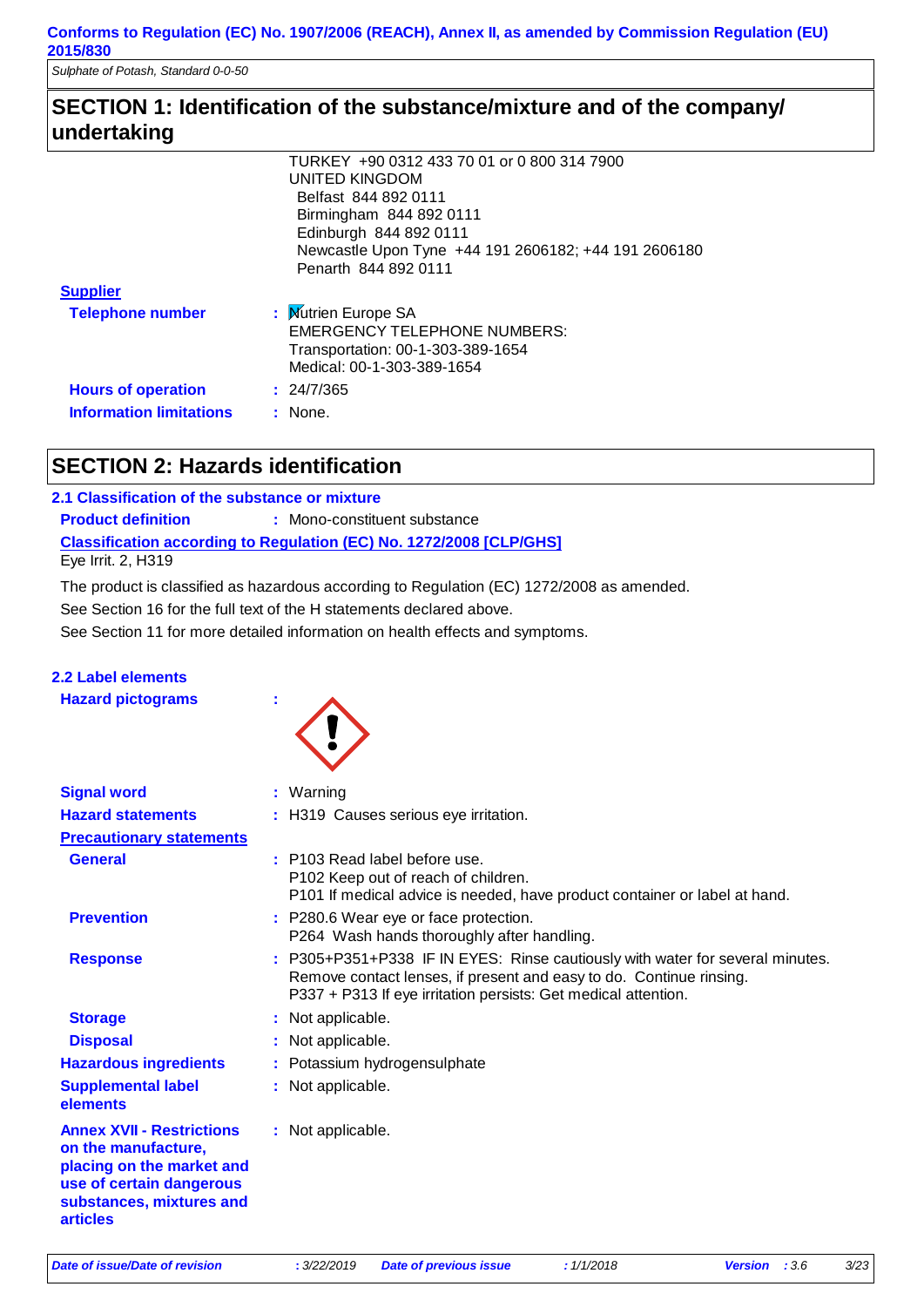### **SECTION 2: Hazards identification**

| <b>Special packaging requirements</b>                                                                               |                                                                                                                                                |
|---------------------------------------------------------------------------------------------------------------------|------------------------------------------------------------------------------------------------------------------------------------------------|
| <b>Containers to be fitted</b><br>with child-resistant<br>fastenings                                                | : Not applicable.                                                                                                                              |
| <b>Tactile warning of danger</b>                                                                                    | : Not applicable.                                                                                                                              |
| 2.3 Other hazards                                                                                                   |                                                                                                                                                |
| <b>Substance meets the</b><br>criteria for PBT according<br>to Regulation (EC) No.<br><b>1907/2006, Annex XIII</b>  | : Not applicable. Inorganic salt.                                                                                                              |
| <b>Substance meets the</b><br>criteria for vPvB according<br>to Regulation (EC) No.<br><b>1907/2006, Annex XIII</b> | : Not applicable. Inorganic salt.                                                                                                              |
| Other hazards which do<br>not result in classification                                                              | : Handling and/or processing of this material may generate a dust which can cause<br>mechanical irritation of the eyes, skin, nose and throat. |

### **SECTION 3: Composition/information on ingredients**

| <b>3.1 Substances</b>                            | : Mono-constituent substance                                                                                 |                |                                                                                           |             |
|--------------------------------------------------|--------------------------------------------------------------------------------------------------------------|----------------|-------------------------------------------------------------------------------------------|-------------|
| <b>Product/ingredient name</b>                   | <b>Identifiers</b>                                                                                           | $\%$           | <b>Regulation (EC) No.</b><br>1272/2008 [CLP]                                             | <b>Type</b> |
| Potassium sulphate<br>Potassium hydrogensulphate | REACH#:<br>01-2119489441-34-XXXX<br>EC: 231-915-5<br>CAS: 7778-80-5<br>EC No. 231-594-1<br>CAS no. 7646-93-7 | $>85$<br>$<$ 3 | Not classified.<br><b>SKIN CORROSION/</b><br><b>IRRITATION 1B: H314</b><br>STOT SE3; H335 | [A]<br>[B]  |
|                                                  |                                                                                                              |                | See Section 16 for<br>the full text of the H<br>statements declared<br>above.             |             |

There are no additional ingredients present which, within the current knowledge of the supplier, are classified and contribute to the classification of the substance and hence require reporting in this section.

**Type** 

- [A] Constituent
- [B] Impurity

[C] Stabilising additive

Occupational exposure limits, if available, are listed in Section 8.

### **SECTION 4: First aid measures**

| 4.1 Description of first aid measures<br><b>Eye contact</b> | : Begin eye irrigation immediately. Exposures to eye irritants may require medical<br>evaluation following decontamination if pain or irritation persists. Immediately rinse<br>eyes with large quantities of water or saline for a minimum of 15 minutes. If possible,<br>remove contact lenses being careful not to cause additional eye damage. If the initial<br>water supply is insufficient, keep the affected area wet with a moist cloth and transfer |
|-------------------------------------------------------------|---------------------------------------------------------------------------------------------------------------------------------------------------------------------------------------------------------------------------------------------------------------------------------------------------------------------------------------------------------------------------------------------------------------------------------------------------------------|
|                                                             | the person to the nearest place where rinsing can be continued for the<br>recommended length of time. For additional advice call the medical emergency<br>number on this SDS or your poison center or physician.                                                                                                                                                                                                                                              |
| <b>Inhalation</b>                                           | : No special measures are typically indicated. Remove to fresh air and keep at rest in a<br>position comfortable for breathing. Get medical attention if symptoms occur.                                                                                                                                                                                                                                                                                      |
| <b>Skin contact</b>                                         | : No special measures required. Wash with soap and water. Remove contaminated<br>clothing and shoes. Get medical attention if symptoms occur.                                                                                                                                                                                                                                                                                                                 |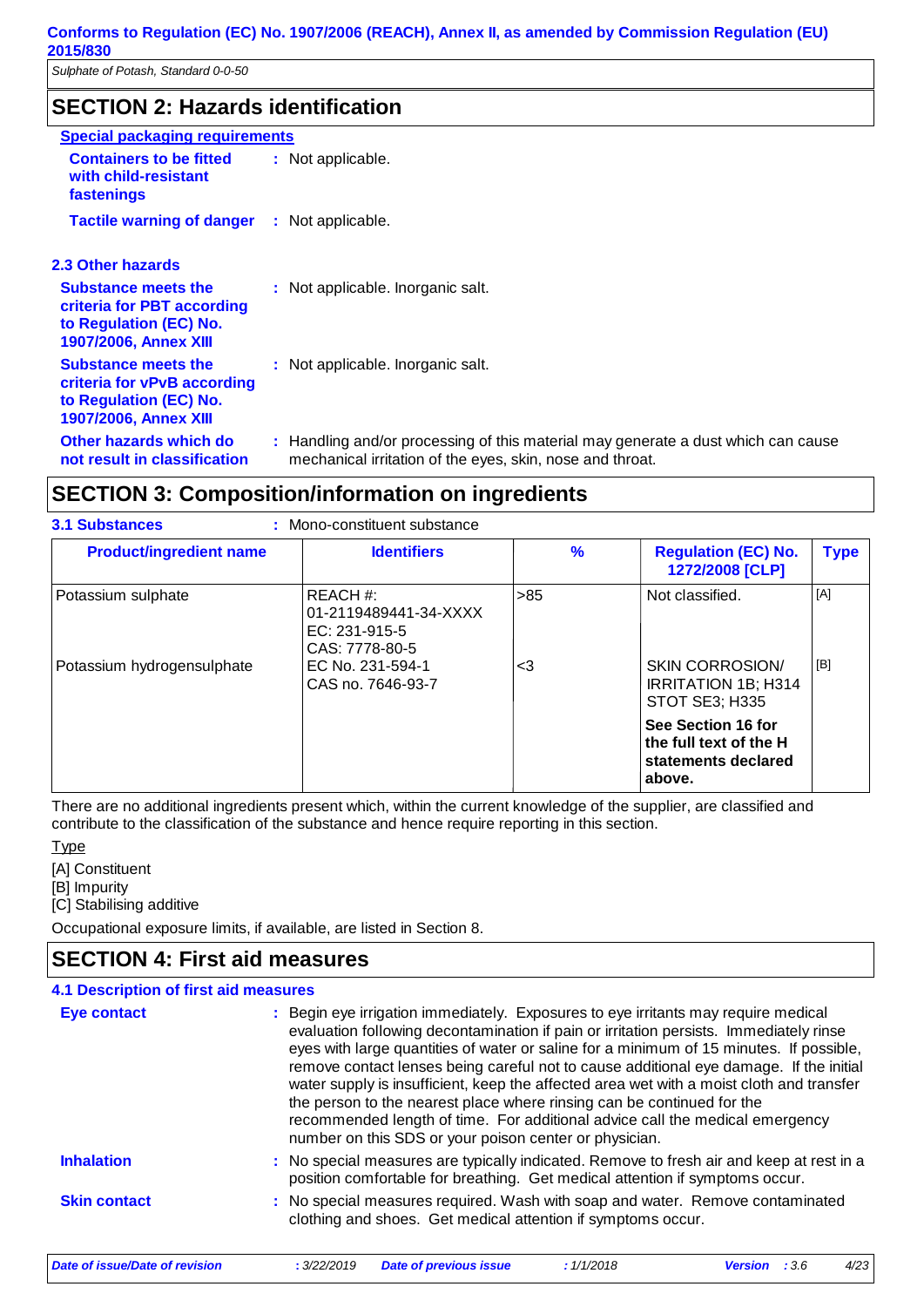| Sulphate of Potash, Standard 0-0-50  |                                                                                                                                                                                                                                                                |
|--------------------------------------|----------------------------------------------------------------------------------------------------------------------------------------------------------------------------------------------------------------------------------------------------------------|
| <b>SECTION 4: First aid measures</b> |                                                                                                                                                                                                                                                                |
| <b>Ingestion</b>                     | : Wash out mouth with water. If material has been swallowed and the exposed person<br>is conscious, give small quantities of water to drink. Do not induce vomiting unless<br>directed to do so by medical personnel. Get medical attention if symptoms occur. |
| <b>Protection of first-aiders</b>    | : No action shall be taken involving any personal risk or without suitable training.<br>Mouth-to-mouth resuscitation of oral exposure patients is not recommended. First-                                                                                      |
|                                      | aiders with contaminated clothing should be properly decontaminated.                                                                                                                                                                                           |
|                                      |                                                                                                                                                                                                                                                                |
| <b>Over-exposure signs/symptoms</b>  | 4.2 Most important symptoms and effects, both acute and delayed                                                                                                                                                                                                |
| <b>Eye contact</b>                   | : Adverse symptoms may include the following:<br>irritation<br>redness                                                                                                                                                                                         |
| <b>Inhalation</b>                    | : Adverse symptoms may include the following:<br>respiratory tract irritation<br>coughing                                                                                                                                                                      |
| <b>Skin contact</b>                  | No specific data.                                                                                                                                                                                                                                              |

ingested or inhaled. For professional, multilingual, medical support, in case of medical emergencies involving Nutrien products, telephone the Nutrien global 24

#### hour Emergency Number: 00-1-303-389-1654 **Specific treatments :** No specific treatment. Treat symptomatically.

### **SECTION 5: Firefighting measures**

| 5.1 Extinguishing media                                   |                                                                                                                                                                                                                                                                                                                                                                       |
|-----------------------------------------------------------|-----------------------------------------------------------------------------------------------------------------------------------------------------------------------------------------------------------------------------------------------------------------------------------------------------------------------------------------------------------------------|
| <b>Suitable extinguishing</b><br>media                    | : Non-flammable. Material will not burn. Use an extinguishing agent suitable for the<br>surrounding fire.                                                                                                                                                                                                                                                             |
| <b>Unsuitable extinguishing</b><br>media                  | : None known.                                                                                                                                                                                                                                                                                                                                                         |
| 5.2 Special hazards arising from the substance or mixture |                                                                                                                                                                                                                                                                                                                                                                       |
| <b>Hazards from the</b><br>substance or mixture           | : No specific fire or explosion hazard.                                                                                                                                                                                                                                                                                                                               |
| <b>Hazardous combustion</b><br><b>products</b>            | : Decomposition products may include the following materials:<br>sulfur oxides                                                                                                                                                                                                                                                                                        |
| <b>5.3 Advice for firefighters</b>                        |                                                                                                                                                                                                                                                                                                                                                                       |
| <b>Special protective actions</b><br>for fire-fighters    | : Promptly isolate the scene by removing all persons from the vicinity of the incident if<br>there is a fire. No action shall be taken involving any personal risk or without suitable<br>training.                                                                                                                                                                   |
| <b>Special protective</b><br>equipment for fire-fighters  | : Fire-fighters should wear appropriate protective equipment and self-contained<br>breathing apparatus (SCBA) with a full face-piece operated in positive pressure<br>mode. Clothing for fire-fighters (including helmets, protective boots and gloves)<br>conforming to European standard EN 469 will provide a basic level of protection for<br>chemical incidents. |
| <b>Additional information</b>                             | : No specific fire or explosion hazard. Contain and collect the water used to fight the<br>fire for later treatment and disposal.                                                                                                                                                                                                                                     |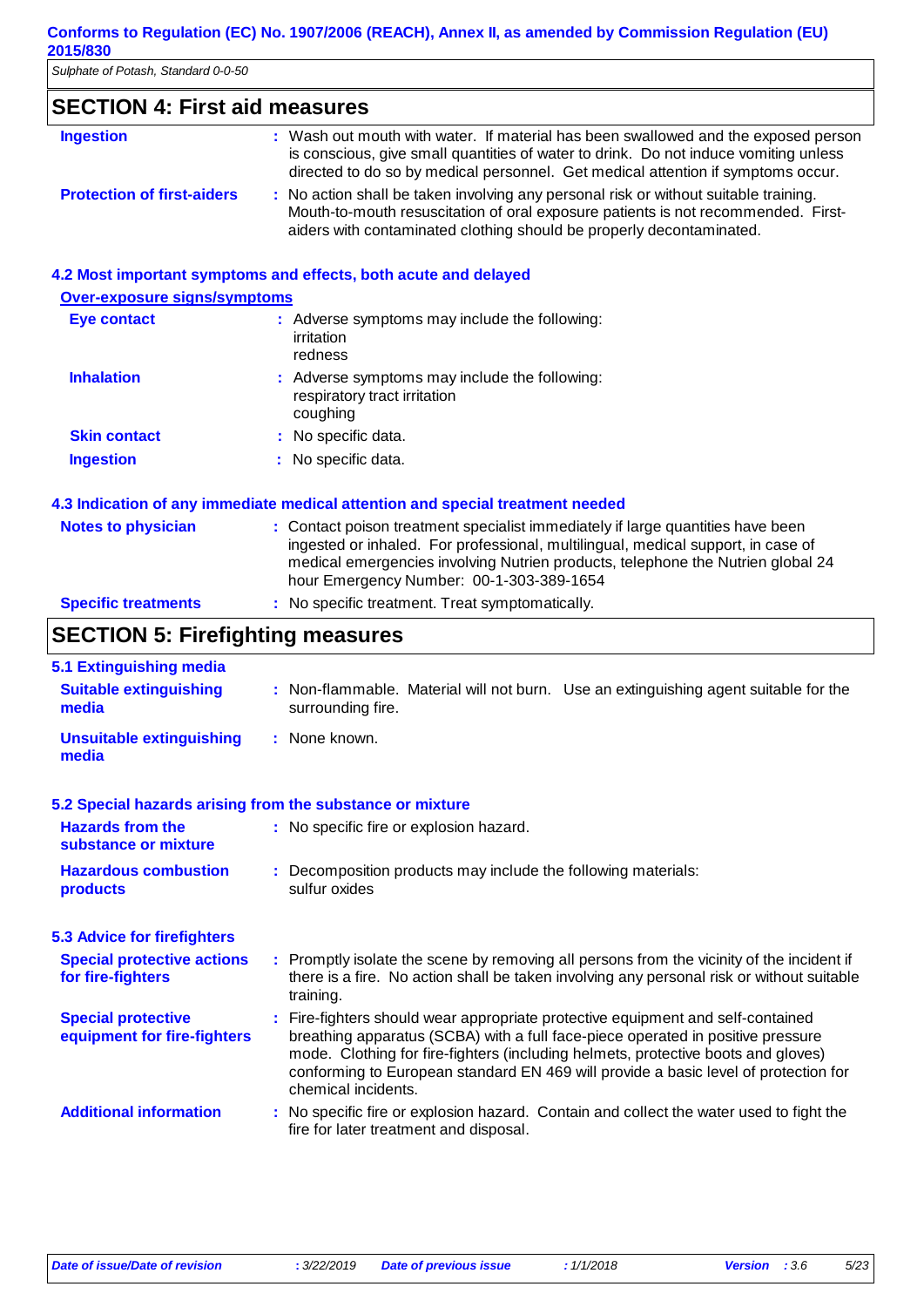### **SECTION 6: Accidental release measures**

|                                                          | 6.1 Personal precautions, protective equipment and emergency procedures                                                                                                                                                                             |
|----------------------------------------------------------|-----------------------------------------------------------------------------------------------------------------------------------------------------------------------------------------------------------------------------------------------------|
| For non-emergency<br>personnel                           | : No action shall be taken involving any personal risk or without suitable training. Keep<br>unnecessary and unprotected personnel from entering. Avoid breathing dust.                                                                             |
|                                                          | For emergency responders : If specialised clothing is required to deal with the spillage, take note of any<br>information in Section 8 on suitable and unsuitable materials. See also the<br>information in "For non-emergency personnel".          |
| <b>6.2 Environmental</b><br><b>precautions</b>           | : Avoid dispersal of spilt material and runoff and contact with soil, waterways, drains<br>and sewers. Inform the relevant authorities if the product has caused adverse<br>impacts (sewers, waterways, soil or air).                               |
| 6.3 Methods and material for containment and cleaning up |                                                                                                                                                                                                                                                     |
| <b>Small spill</b>                                       | : Use personal protective equipment as required. Move containers from spill area.<br>Recover the material and use it for its intended purpose.<br>or<br>Dispose of surplus and non-recyclable products via a licensed waste disposal<br>contractor. |
| <b>Large spill</b>                                       | : No additional information.                                                                                                                                                                                                                        |
| <b>6.4 Reference to other</b><br><b>sections</b>         | : See Section 1 for emergency contact information.<br>See Section 8 for information on appropriate personal protective equipment.<br>See Section 13 for additional waste treatment information.                                                     |

### **SECTION 7: Handling and storage**

The information in this section contains generic advice and guidance. The list of Identified Uses in Section 1 should be consulted for any available use-specific information provided in the Exposure Scenario(s).

#### **7.1 Precautions for safe handling**

| <b>Protective measures</b>                       | : Put on appropriate personal protective equipment (see Section 8). Avoid breathing<br>dust.                                                                                                                                                          |
|--------------------------------------------------|-------------------------------------------------------------------------------------------------------------------------------------------------------------------------------------------------------------------------------------------------------|
| <b>Advice on general</b><br>occupational hygiene | : Workers should wash hands and face before eating, drinking and smoking. Do not<br>ingest. Remove contaminated clothing and protective equipment before entering<br>eating areas. See also Section 8 for additional information on hygiene measures. |

#### **7.2 Conditions for safe storage, including any incompatibilities**

Store in accordance with local regulations. May form steep piles that can collapse without warning when stored in bulk. Avoid forming steep slopes when removing product. Ensure that bulk bags or smaller packaged products stored in tiers are stacked, racked, blocked, interlocked, or otherwise secured to prevent sliding, rolling, or collapse. Use caution when opening truck or railcar doors as product may have shifted during transport.

Must be stored in a dry location. Absorbs moisture on long-term storage under high humidity conditions. Store away from incompatible materials (see Section 10). When product is stored in sealable containers, keep container tightly closed and sealed until ready for use. Sealable containers that have been opened must be carefully resealed and kept upright to prevent leakage. Do not store in unlabeled containers. Use appropriate containment to avoid environmental contamination. Contact your sales representative or a metallurgical specialist to ensure compatability with your equipment.

| 7.3 Specific end use(s)                               |                                                                                                 |
|-------------------------------------------------------|-------------------------------------------------------------------------------------------------|
| <b>Recommendations</b>                                | : See Annex to the Safety data sheet for additional information in the Exposure<br>Scenario(s). |
| <b>Industrial sector specific</b><br><b>solutions</b> | : See Annex to the Safety data sheet for additional information in the Exposure<br>Scenario(s). |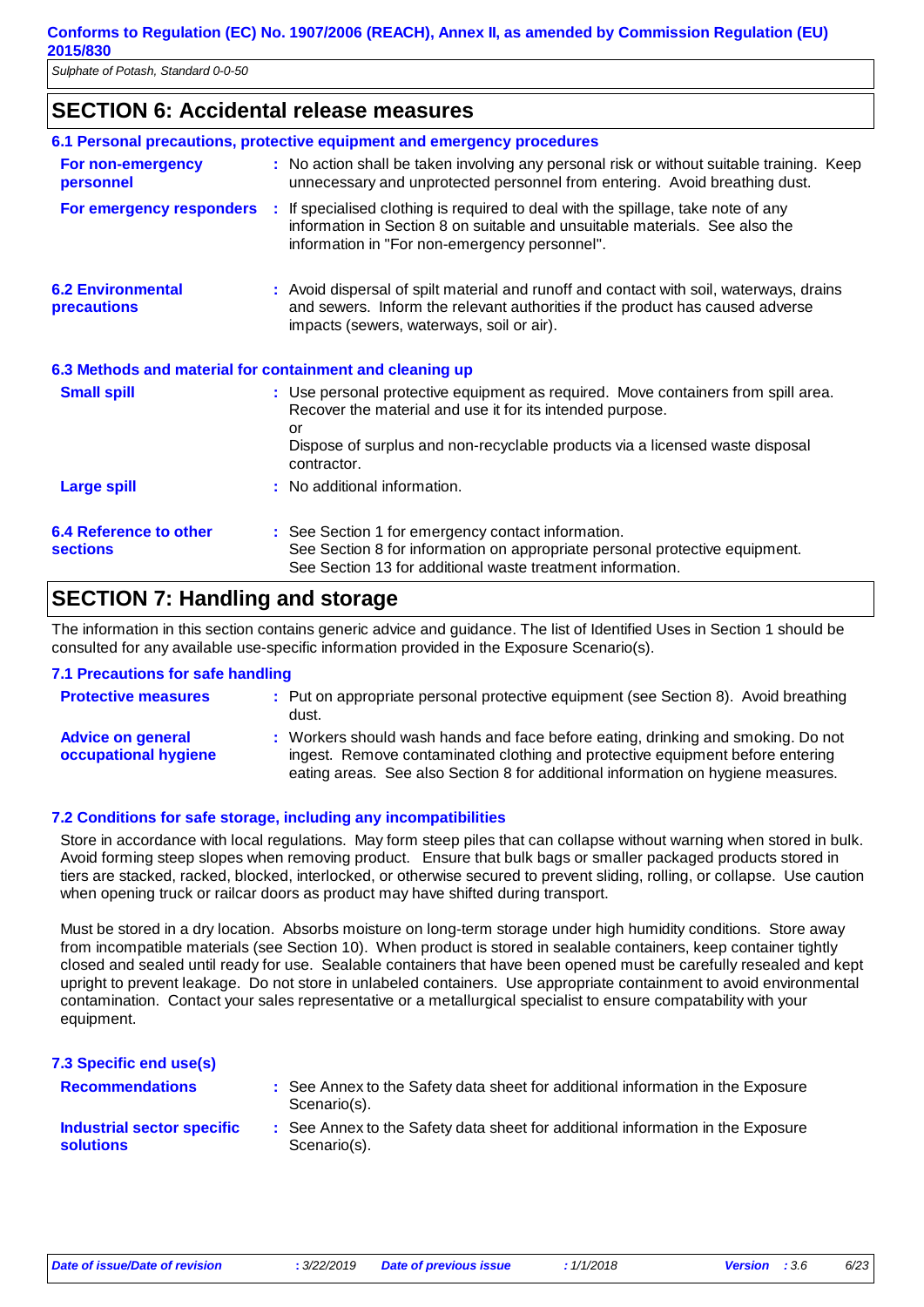*Sulphate of Potash, Standard 0-0-50*

### **SECTION 8: Exposure controls/personal protection**

The list of Identified Uses in Section 1 should be consulted for any available use-specific information provided in the Exposure Scenario(s).

#### **8.1 Control parameters**

#### **Occupational exposure limits**

| <b>Product/ingredient name</b>                             | <b>Exposure limit values</b>                                                                                                                                                                                                                                                                                                                                                                                                                                                                                  |  |  |
|------------------------------------------------------------|---------------------------------------------------------------------------------------------------------------------------------------------------------------------------------------------------------------------------------------------------------------------------------------------------------------------------------------------------------------------------------------------------------------------------------------------------------------------------------------------------------------|--|--|
| No exposure limit value known.                             | Check your local regulations to determine if exposure limits exist for<br>soluble dusts.                                                                                                                                                                                                                                                                                                                                                                                                                      |  |  |
| <b>Recommended monitoring</b><br>procedures<br>substances. | : If this product contains ingredients with exposure limits, personal, workplace<br>atmosphere or biological monitoring may be required to determine the effectiveness<br>of the ventilation or other control measures and/or the necessity to use respiratory<br>protective equipment. Reference should be made to European Standard EN 689 for<br>methods for the assessment of exposure by inhalation to chemical agents and<br>national guidance documents for methods for the determination of hazardous |  |  |

#### **DNELs/DMELs**

| <b>Product/ingredient name</b> | Tvpe | <b>Exposure</b>                                                         | <b>Value</b>                                            | <b>Population</b>                                                                      | <b>Effects</b>       |
|--------------------------------|------|-------------------------------------------------------------------------|---------------------------------------------------------|----------------------------------------------------------------------------------------|----------------------|
| Sulphate of Potash             |      | Long term<br>exposure -<br>inhalation<br>Long term<br>exposure - dermal | $37,6$ mg/<br>m <sup>3</sup><br>$21,3$ mg/<br>kg bw/day | Workers<br>(industrial/<br>professional):<br>Workers<br>(industrial/<br>professional): | Systemic<br>Systemic |

**DNEL/DMEL Summary :** Very low toxicity to humans or animals.

#### **PNECs**

| <b>Product/ingredient name</b> | <b>Compartment Detail</b> | <b>Value</b> | <b>Method Detail</b>      |
|--------------------------------|---------------------------|--------------|---------------------------|
| Sulphate of Potash             | Fresh water               | $0,68$ mg/l  | <b>Assessment Factors</b> |

| <b>8.2 Exposure controls</b>                      |                                                                                                                                                                                                                                                                                                                                                                                                                        |
|---------------------------------------------------|------------------------------------------------------------------------------------------------------------------------------------------------------------------------------------------------------------------------------------------------------------------------------------------------------------------------------------------------------------------------------------------------------------------------|
| <b>Appropriate engineering</b><br><b>controls</b> | : Use only with adequate ventilation. If user operations generate dust, fumes, gas,<br>vapour or mist, use process enclosures, local exhaust ventilation or other<br>engineering controls to keep worker exposure to airborne contaminants below any<br>recommended or statutory limits.                                                                                                                               |
| <b>Individual protection measures</b>             |                                                                                                                                                                                                                                                                                                                                                                                                                        |
| <b>Hygiene measures</b>                           | : Wash hands, forearms and face thoroughly after handling chemical products, before<br>eating, smoking and using the lavatory and at the end of the working period. Wash<br>contaminated clothing before reusing.                                                                                                                                                                                                      |
| <b>Eye/face protection</b>                        | : Safety eyewear complying with an approved standard should be used when a risk<br>assessment indicates this is necessary to avoid exposure to liquid splashes, mists,<br>gases or dusts. If operating conditions cause high dust concentrations to be<br>produced, use dust goggles. Recommended: Goggles, face shield or other full-face<br>protection should be worn if there is a risk of direct exposure to dust. |
| <b>Skin protection</b>                            |                                                                                                                                                                                                                                                                                                                                                                                                                        |
| <b>Hand protection</b>                            | : Inorganic salt. Prolonged or repeated exposure may dry the skin, causing irritation.<br>Chemical-resistant, impervious gloves complying with an approved standard should<br>be worn at all times when handling chemical products if a risk assessment indicates<br>this is necessary.                                                                                                                                |
| <b>Body protection</b>                            | : Personal protective equipment for the body should be selected based on the task<br>being performed and the risks involved and should be approved by a specialist<br>before handling this product.                                                                                                                                                                                                                    |
| <b>Other skin protection</b>                      | : Appropriate footwear and any additional skin protection measures should be<br>selected based on the task being performed and the risks involved and should be<br>approved by a specialist before handling this product.                                                                                                                                                                                              |
|                                                   |                                                                                                                                                                                                                                                                                                                                                                                                                        |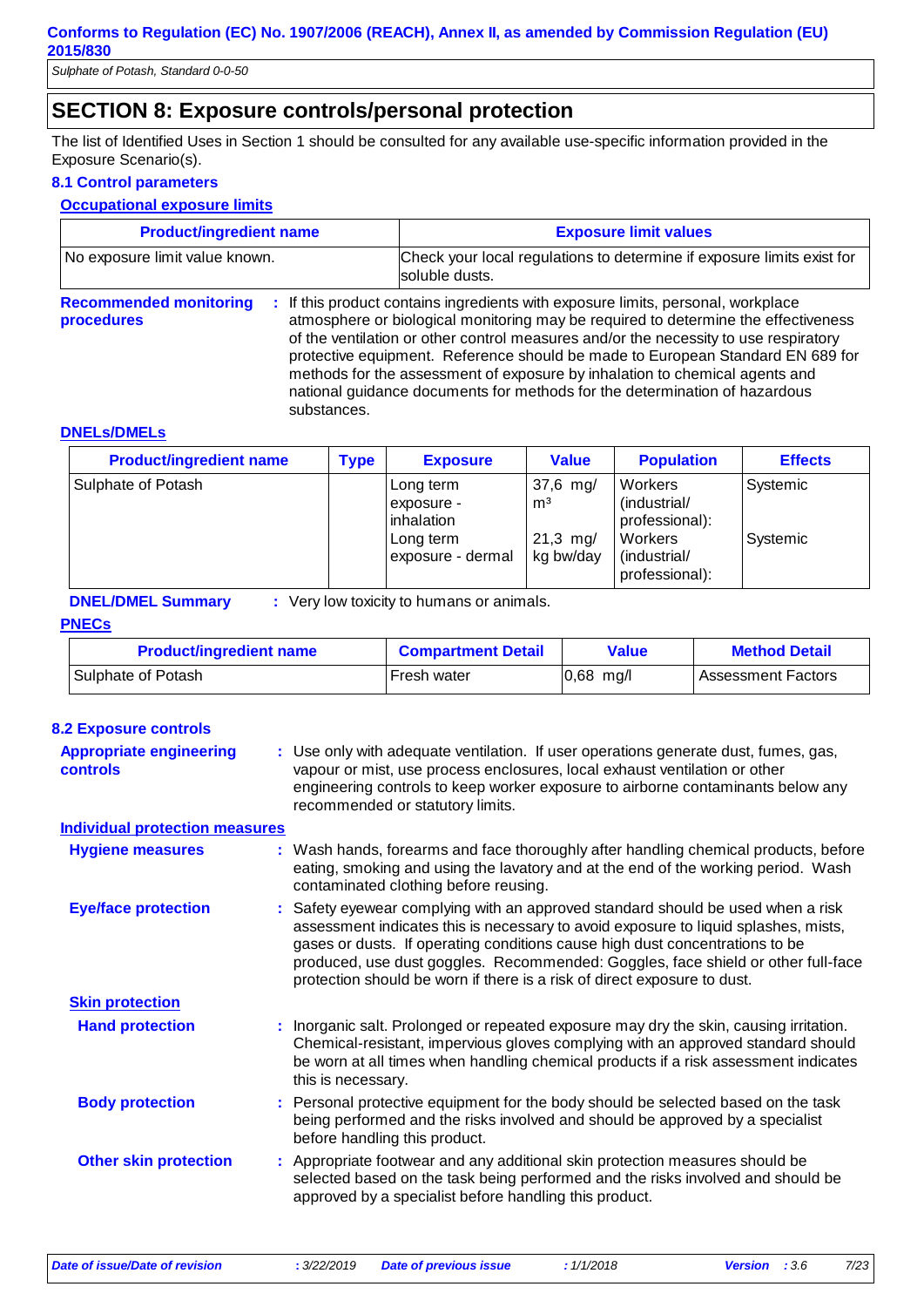# **SECTION 8: Exposure controls/personal protection**

| <b>Respiratory protection</b>                    | : Respirator selection must be based on known or anticipated exposure levels, the<br>hazards of the product and the safe working limits of the selected respirator.<br>Possible: disposable particulate mask                                                                                                                    |
|--------------------------------------------------|---------------------------------------------------------------------------------------------------------------------------------------------------------------------------------------------------------------------------------------------------------------------------------------------------------------------------------|
| <b>Environmental exposure</b><br><b>controls</b> | : Emissions from ventilation or work process equipment should be checked to ensure<br>they comply with the requirements of environmental protection legislation. In some<br>cases, fume scrubbers, filters or engineering modifications to the process equipment<br>will be necessary to reduce emissions to acceptable levels. |

### **SECTION 9: Physical and chemical properties**

| 9.1 Information on basic physical and chemical properties |    |                                                                                                          |
|-----------------------------------------------------------|----|----------------------------------------------------------------------------------------------------------|
| <b>Appearance</b>                                         |    |                                                                                                          |
| <b>Physical state</b>                                     |    | Solid. [Crystalline powder.]                                                                             |
| <b>Colour</b>                                             |    | Colourless, White.                                                                                       |
| <b>Odour</b>                                              |    | Odourless.                                                                                               |
| <b>Odour threshold</b>                                    |    | Not available.                                                                                           |
| pH                                                        |    | Not available.                                                                                           |
| <b>Melting point/freezing point</b>                       | ÷. | 1067°C                                                                                                   |
| Initial boiling point and boiling<br>range                |    | Not available.                                                                                           |
| <b>Flash point</b>                                        |    | [Product does not sustain combustion.]                                                                   |
| <b>Evaporation rate</b>                                   |    | Not applicable.                                                                                          |
| <b>Flammability (solid, gas)</b>                          |    | : Non-combustible.                                                                                       |
| <b>Upper/lower flammability or</b><br>explosive limits    | t. | Not applicable.                                                                                          |
| <b>Vapour pressure</b>                                    |    | : Not available.                                                                                         |
| <b>Vapour density</b>                                     |    | Not available.                                                                                           |
| <b>Relative density</b>                                   |    | Not available.                                                                                           |
| <b>Solubility(ies)</b>                                    |    | Easily soluble in the following materials: hot water.<br>Soluble in the following materials: cold water. |
| <b>Partition coefficient: n-octanol/</b><br>water         |    | : Not available.                                                                                         |
| <b>Auto-ignition temperature</b>                          |    | Not applicable.                                                                                          |
| <b>Decomposition temperature</b>                          |    | : Not available.                                                                                         |
| <b>Viscosity</b>                                          |    | Not available.                                                                                           |
| <b>Explosive properties</b>                               |    | No specific fire or explosion hazard.                                                                    |
| <b>Oxidising properties</b>                               |    | No oxidising ingredients present.                                                                        |
| <b>9.2 Other information</b>                              |    |                                                                                                          |

|--|

No additional information.

**:** 120 g/l

### **SECTION 10: Stability and reactivity**

| <b>10.1 Reactivity</b>                            | : No known significant effects or critical hazards.                                                                                      |         |
|---------------------------------------------------|------------------------------------------------------------------------------------------------------------------------------------------|---------|
| <b>10.2 Chemical stability</b>                    | : The product is stable.                                                                                                                 |         |
| <b>10.3 Possibility of</b><br>hazardous reactions | : Under normal conditions of storage and use, hazardous reactions will not occur.                                                        |         |
| <b>10.4 Conditions to avoid</b>                   | : Absorbs moisture on long-term storage under high humidity conditions. Store in a<br>well-ventilated, dry place. Protect from moisture. |         |
| Date of issue/Date of revision                    | :3.6<br>: 3/22/2019<br><b>Date of previous issue</b><br>:1/1/2018<br><b>Version</b>                                                      | $8/2$ 3 |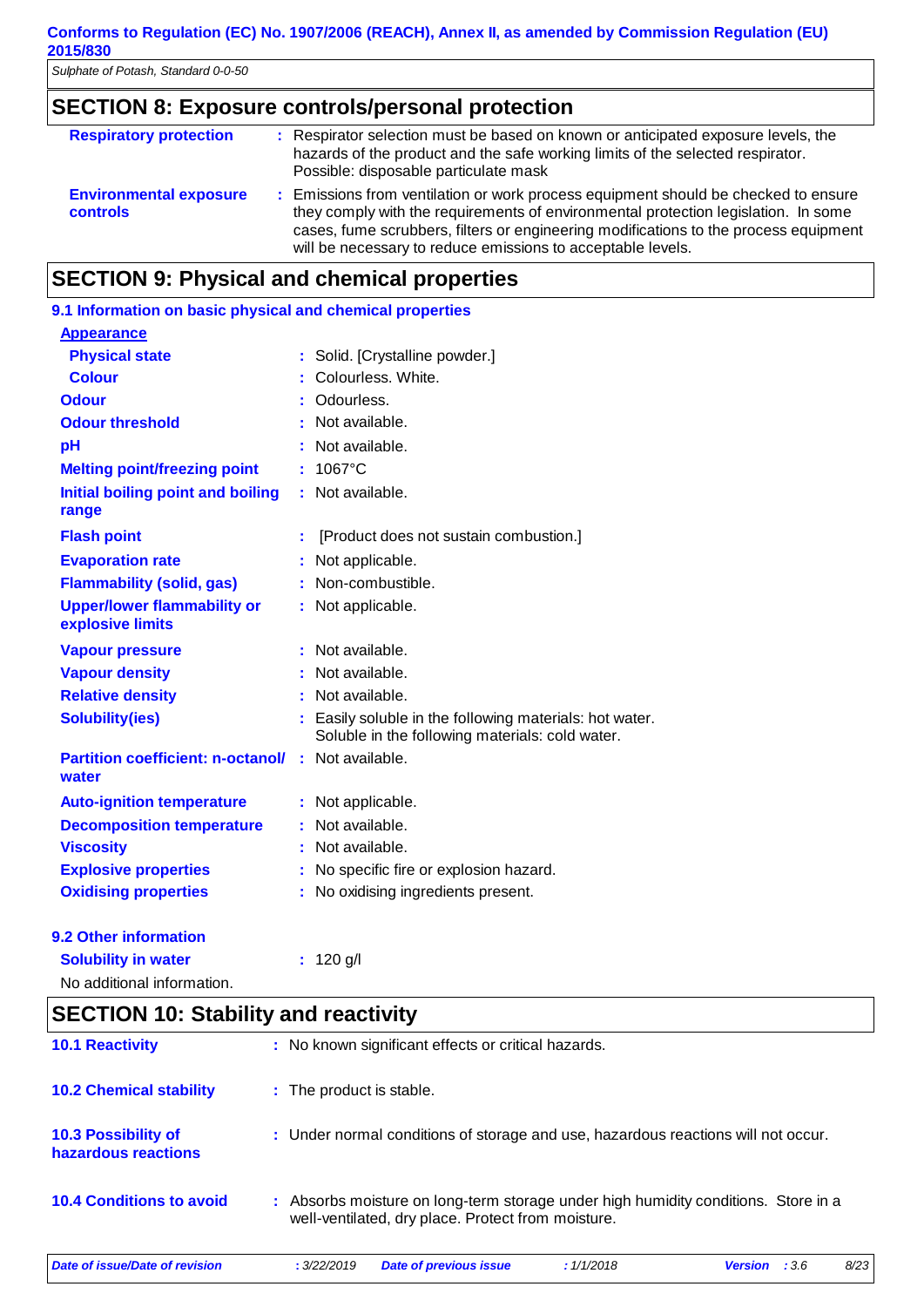*Sulphate of Potash, Standard 0-0-50*

### **SECTION 10: Stability and reactivity**

#### : No specific data. **10.5 Incompatible materials :**

#### **10.6 Hazardous decomposition products** Under normal conditions of storage and use, hazardous decomposition products **:** should not be produced.

### **SECTION 11: Toxicological information**

#### **11.1 Information on toxicological effects**

#### **Acute toxicity** Potassium sulphate  $\vert$ LD50 Oral  $\vert$ Rat  $\vert$  6600 mg/kg **Product/ingredient name The Result Conservation Conservation Conservation Conservation Conservation Conservation Conservation Conservation Conservation Conservation Conservation Conservation Conservation Conservation Cons Conclusion/Summary :** Practically non-toxic **Carcinogenicity Conclusion/Summary :** No known significant effects or critical hazards. **Mutagenicity** Potassium sulphate | OECD 422 422 Combined Repeated Dose Toxicity Study with the Reproduction/ Developmental Toxicity Screening Test Experiment: In vivo Subject: Mammalian-Animal Cell: Germ **Negative Product/ingredient name Test Test Result** Experiment Result **Conclusion/Summary :** No known significant effects or critical hazards. **Reproductive toxicity Product/ingredient name | Maternal toxicity Fertility Developmental toxin Species Dose Exposure** Potassium sulphate | Negative | Negative | Negative | Rat - Male, Female | Oral: 1500 mg/ 53 days **Irritation/Corrosion Conclusion/Summary Skin** : No evidence of risk to humans. **Eyes** : Causes serious eye irritation. **Respiratory :** May cause slight transient irritation. Effects are not sufficient for classification as hazardous. **Sensitisation Conclusion/Summary Skin** : No known significant effects or critical hazards. **Respiratory** : No known significant effects or critical hazards.

**Conclusion/Summary :** Not considered to be toxic to the reproductive system.

#### **Teratogenicity**

| <b>Product/ingredient name</b> | <b>Result</b>   | <b>Species</b>        | <b>Dose</b> | <b>Exposure</b> |
|--------------------------------|-----------------|-----------------------|-------------|-----------------|
| Potassium sulphate             | Negative - Oral | Rat - Male,<br>Female | 1500 mg/kg  | 53 days         |

kg

**Conclusion/Summary :** No known significant effects or critical hazards.

**Specific target organ toxicity (single exposure)**

| <b>Product/ingredient name</b> |             |                               | <b>Category</b> |           | <b>Route of</b><br>exposure |                                          | <b>Target organs</b> |      |
|--------------------------------|-------------|-------------------------------|-----------------|-----------|-----------------------------|------------------------------------------|----------------------|------|
| Potassium hydrogensulphate     |             |                               | Category 3      |           | Not applicable.             | <b>Respiratory tract</b><br>l irritation |                      |      |
| Date of issue/Date of revision | : 3/22/2019 | <b>Date of previous issue</b> |                 | :1/1/2018 |                             | <b>Version</b>                           | :3.6                 | 9/23 |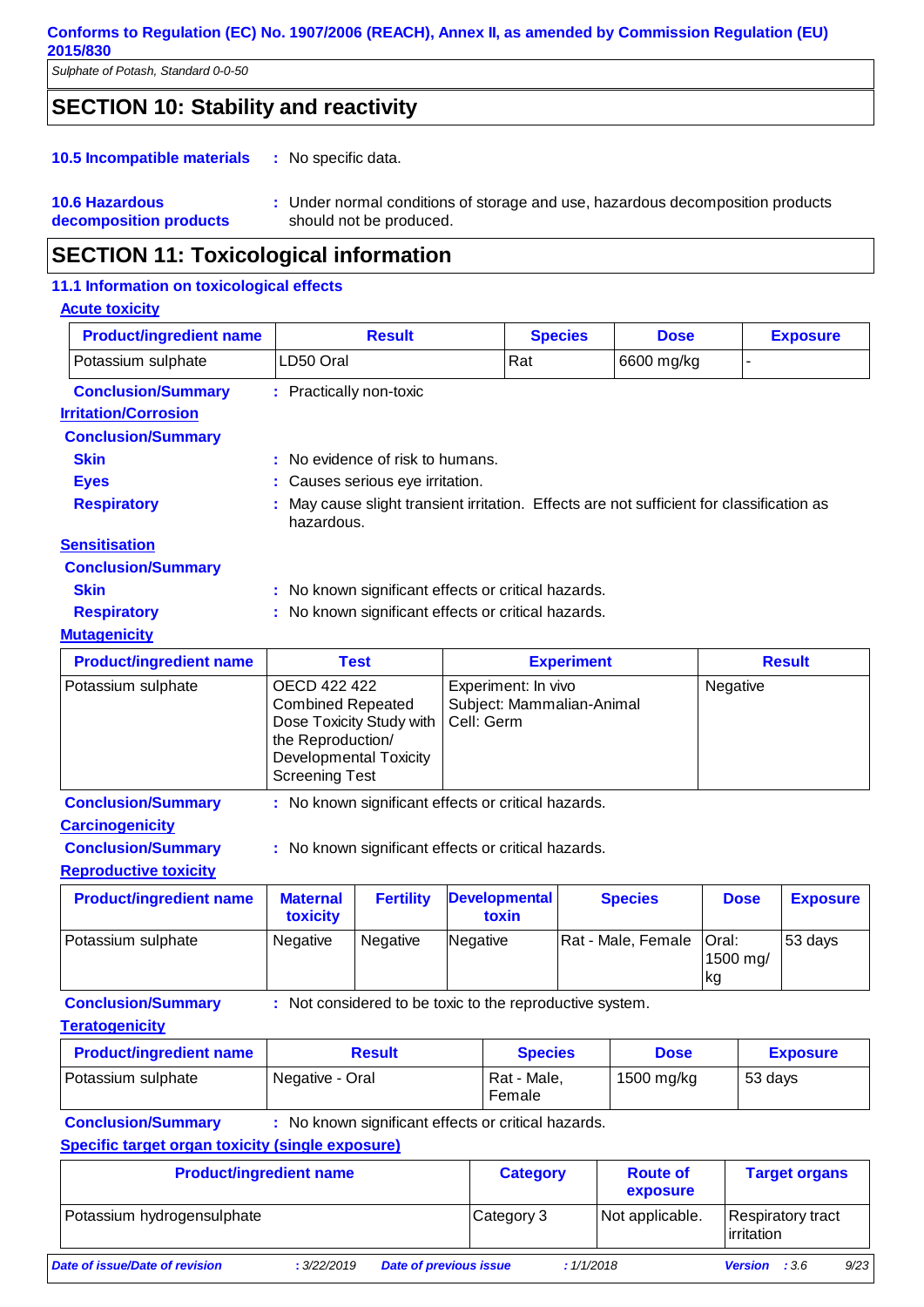| <b>SECTION 11: Toxicological information</b>                                                                             |                                                     |                                                                                                                                           |                       |             |                 |
|--------------------------------------------------------------------------------------------------------------------------|-----------------------------------------------------|-------------------------------------------------------------------------------------------------------------------------------------------|-----------------------|-------------|-----------------|
| <b>Specific target organ toxicity (repeated exposure)</b>                                                                |                                                     |                                                                                                                                           |                       |             |                 |
| Not available.                                                                                                           |                                                     |                                                                                                                                           |                       |             |                 |
| <b>Aspiration hazard</b>                                                                                                 |                                                     |                                                                                                                                           |                       |             |                 |
| Not available.                                                                                                           |                                                     |                                                                                                                                           |                       |             |                 |
|                                                                                                                          |                                                     |                                                                                                                                           |                       |             |                 |
| <b>Information on likely routes</b><br>of exposure                                                                       |                                                     | : Skin contact<br>Inhalation                                                                                                              |                       |             |                 |
| <b>Potential acute health effects</b>                                                                                    |                                                     |                                                                                                                                           |                       |             |                 |
| <b>Eye contact</b>                                                                                                       |                                                     | : Causes serious eye irritation.                                                                                                          |                       |             |                 |
| <b>Inhalation</b>                                                                                                        |                                                     | Exposure to airborne concentrations above statutory or recommended exposure<br>limits may cause irritation of the nose, throat and lungs. |                       |             |                 |
| <b>Skin contact</b>                                                                                                      |                                                     | : No known significant effects or critical hazards.                                                                                       |                       |             |                 |
| <b>Ingestion</b>                                                                                                         |                                                     | : No known significant effects or critical hazards.                                                                                       |                       |             |                 |
|                                                                                                                          |                                                     |                                                                                                                                           |                       |             |                 |
| Symptoms related to the physical, chemical and toxicological characteristics<br><b>Eye contact</b>                       |                                                     | : Adverse symptoms may include the following:                                                                                             |                       |             |                 |
|                                                                                                                          |                                                     | irritation<br>redness                                                                                                                     |                       |             |                 |
| <b>Inhalation</b>                                                                                                        |                                                     | Adverse symptoms may include the following:<br>respiratory tract irritation<br>coughing                                                   |                       |             |                 |
| <b>Skin contact</b>                                                                                                      |                                                     | : No specific data.                                                                                                                       |                       |             |                 |
| <b>Ingestion</b>                                                                                                         |                                                     | : No specific data.                                                                                                                       |                       |             |                 |
|                                                                                                                          |                                                     |                                                                                                                                           |                       |             |                 |
| Delayed and immediate effects as well as chronic effects from short and long-term exposure<br><b>Short term exposure</b> |                                                     |                                                                                                                                           |                       |             |                 |
| <b>Potential immediate</b><br>effects                                                                                    |                                                     | : Causes serious eye irritation.                                                                                                          |                       |             |                 |
| <b>Potential delayed effects</b>                                                                                         |                                                     | : No known effect according to our database.                                                                                              |                       |             |                 |
| Long term exposure                                                                                                       |                                                     |                                                                                                                                           |                       |             |                 |
| <b>Potential immediate</b><br>effects                                                                                    | : No known significant effects or critical hazards. |                                                                                                                                           |                       |             |                 |
| <b>Potential delayed effects</b>                                                                                         |                                                     | : No known effect according to our database.                                                                                              |                       |             |                 |
| <b>Potential chronic health effects</b>                                                                                  |                                                     |                                                                                                                                           |                       |             |                 |
| <b>Product/ingredient name</b>                                                                                           |                                                     | <b>Result</b>                                                                                                                             | <b>Species</b>        | <b>Dose</b> | <b>Exposure</b> |
| Potassium sulphate                                                                                                       |                                                     | Chronic NOAEL Oral                                                                                                                        | Rat - Male,<br>Female | 1500 mg/kg  |                 |
| <b>Conclusion/Summary</b>                                                                                                | : Not toxic.                                        |                                                                                                                                           |                       |             |                 |
| <b>General</b>                                                                                                           | No known significant effects or critical hazards.   |                                                                                                                                           |                       |             |                 |
| <b>Carcinogenicity</b>                                                                                                   | No known significant effects or critical hazards.   |                                                                                                                                           |                       |             |                 |

- **Mutagenicity :** No known significant effects or critical hazards.
- **Teratogenicity :** No known significant effects or critical hazards. **Developmental effects :** No known significant effects or critical hazards.
- **Fertility effects** : No known significant effects or critical hazards.
- **Other information :**
	- : Not available.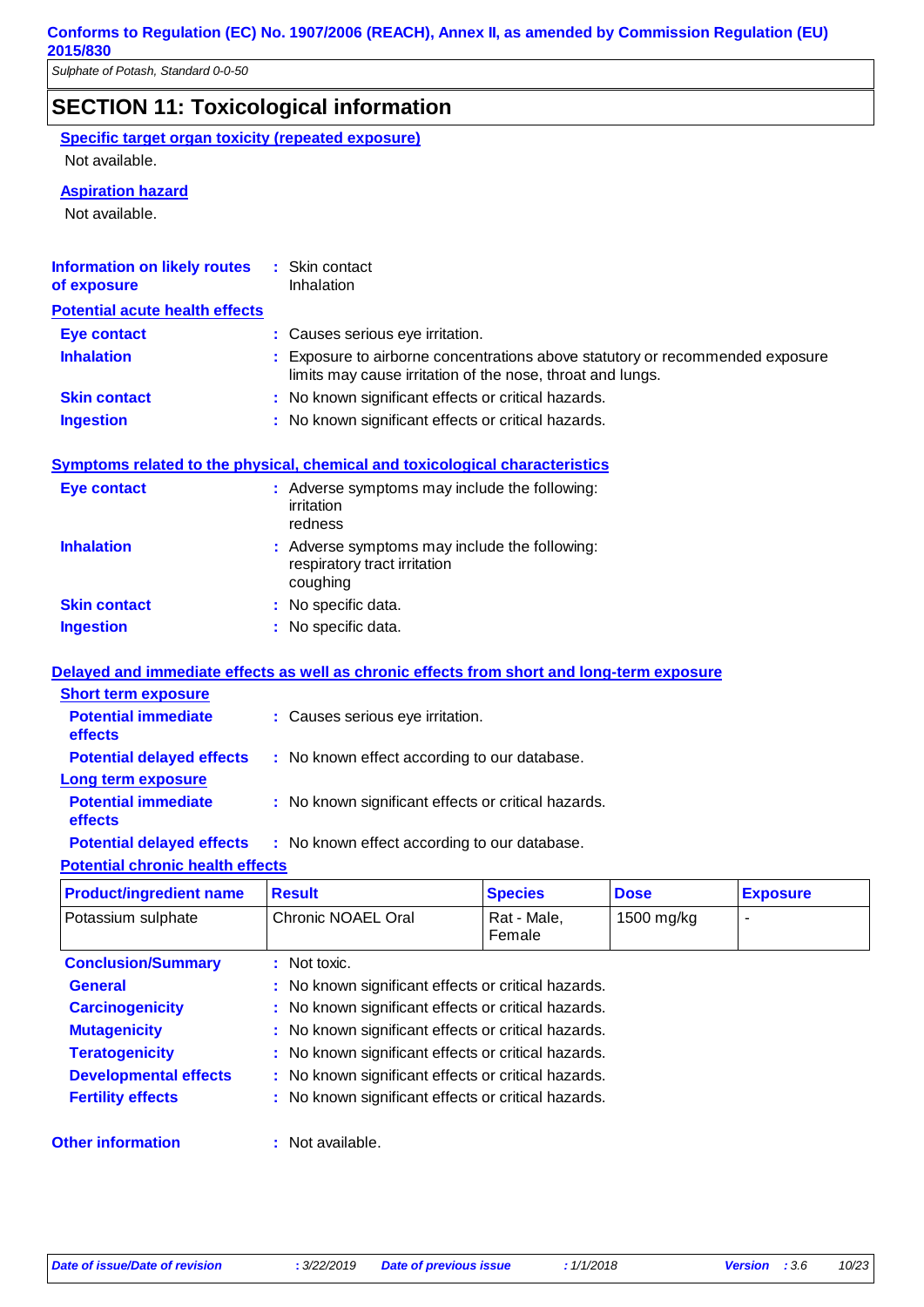*Sulphate of Potash, Standard 0-0-50*

### **SECTION 12: Ecological information**

#### **12.1 Toxicity**

| <b>Product/ingredient name</b> | <b>Result</b>                                                                             | <b>Species</b>                                   | <b>Exposure</b> |
|--------------------------------|-------------------------------------------------------------------------------------------|--------------------------------------------------|-----------------|
| Potassium sulphate             | Acute LC50 <680000 ug/L Fresh water                                                       | Daphnia - Ceriodaphnia dubia -<br>$<$ 24 hours   | 48 hours        |
|                                | Acute LC50 720000 ug/L Fresh water                                                        | Daphnia - Daphnia magna - < 24 48 hours<br>hours |                 |
|                                | Acute LC50 680000 ug/L Fresh water                                                        | Fish - Pimephales promelas - 1<br>to 7 days      | 96 hours        |
| <b>Conclusion/Summary</b>      | : Practically non-toxic to aguatic organisms. Based on available data, the classification |                                                  |                 |

**Conclusion/Summary :** Practically non-toxic to aquatic organisms. Based on available data, the classification criteria are not met.

#### **12.2 Persistence and degradability**

| <b>Conclusion/Summary</b>      | : According to EC criteria: Inherently biodegradable |                   |                  |
|--------------------------------|------------------------------------------------------|-------------------|------------------|
| <b>Product/ingredient name</b> | Aquatic half-life_                                   | <b>Photolysis</b> | Biodegradability |
| Potassium sulphate             |                                                      |                   | Readily          |

#### **12.3 Bioaccumulative potential**

Not available.

| <b>12.4 Mobility in soil</b>                            |                                   |
|---------------------------------------------------------|-----------------------------------|
| <b>Soil/water partition</b><br><b>coefficient (Koc)</b> | : Not available.                  |
| <b>Mobility</b>                                         | : Not available.                  |
| 12.5 Results of PBT and vPvB assessment                 |                                   |
| <b>PBT</b>                                              | : Not applicable. Inorganic salt. |
| <b>vPvB</b>                                             | : Not applicable. Inorganic salt. |

**12.6 Other adverse effects** : No known significant effects or critical hazards.

### **SECTION 13: Disposal considerations**

The information in this section contains generic advice and guidance. The list of Identified Uses in Section 1 should be consulted for any available use-specific information provided in the Exposure Scenario(s).

#### **European waste catalogue (EWC)** Within the present knowledge of the supplier, this product is not regarded as hazardous waste, as defined by EU Directive 2008/98/EC. **Hazardous waste : Methods of disposal : 13.1 Waste treatment methods Product Waste code Waste designation** The generation of waste should be avoided or minimised wherever possible. Significant quantities of waste product residues should not be disposed of via the foul sewer but processed in a suitable effluent treatment plant. Dispose of surplus and non-recyclable products via a licensed waste disposal contractor. Disposal of this product, solutions and any by-products should at all times comply with the requirements of environmental protection and waste disposal legislation and any regional local authority requirements.

| waste code | <b><i><u>viaste designation</u></i></b>                                       |
|------------|-------------------------------------------------------------------------------|
| 1060314    | solid salts and solutions other than those mentioned in 06 03 11 and 06 03 13 |
| Packaging  |                                                                               |

|  | Date of issue/Date of revision |
|--|--------------------------------|
|  |                                |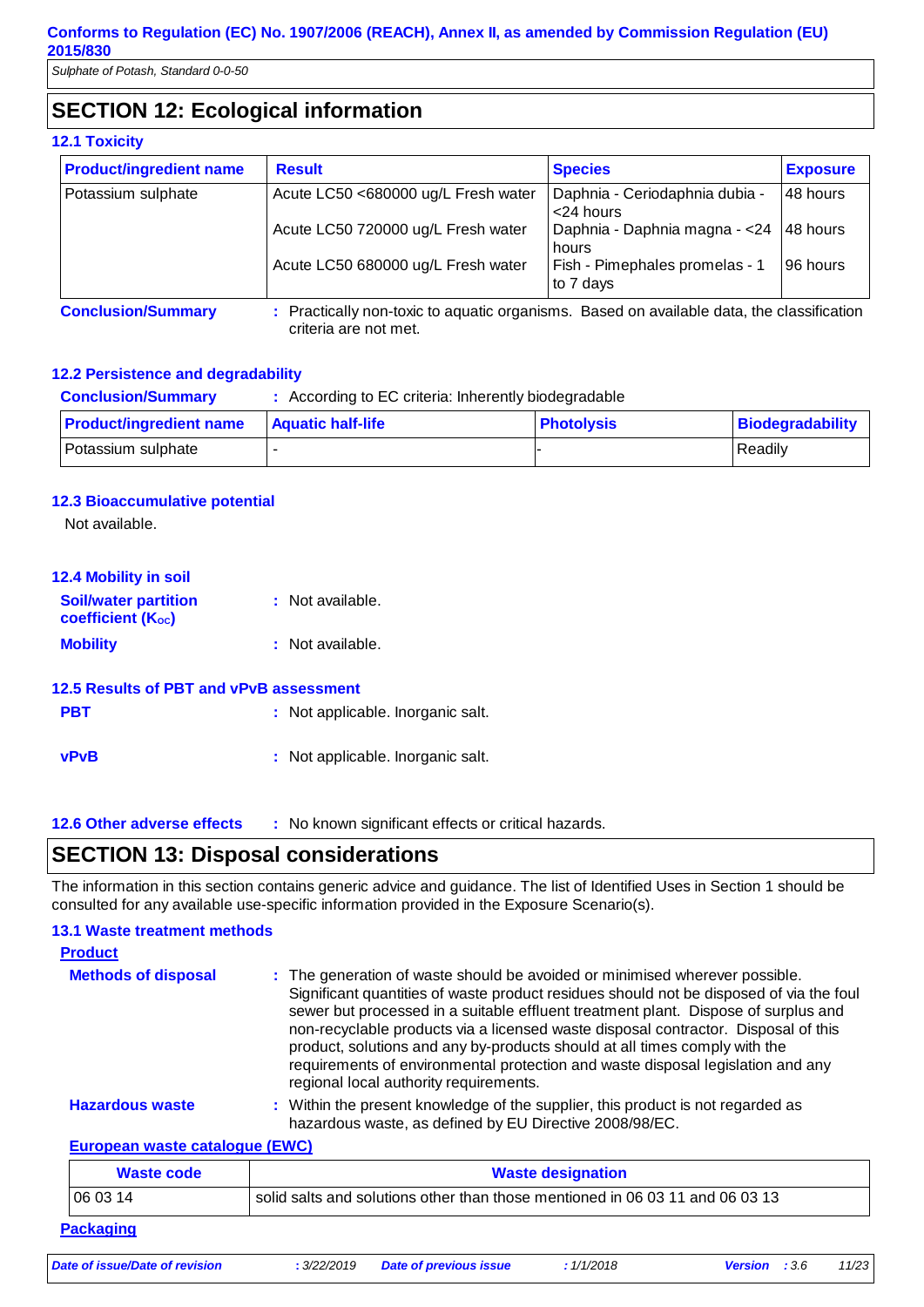*Sulphate of Potash, Standard 0-0-50*

#### **SECTION 13: Disposal considerations**

| <b>Methods of disposal</b> | : The generation of waste should be avoided or minimised wherever possible. Waste<br>packaging should be recycled. Incineration or landfill should only be considered<br>when recycling is not feasible.                                  |
|----------------------------|-------------------------------------------------------------------------------------------------------------------------------------------------------------------------------------------------------------------------------------------|
| <b>Special precautions</b> | : This material and its container must be disposed of in a safe way. Empty containers<br>or liners may retain some product residues. Avoid dispersal of spilt material and<br>runoff and contact with soil, waterways, drains and sewers. |

### **SECTION 14: Transport information**

|                                           | <b>ADR/RID</b> | <b>ADN</b>     | <b>IMDG</b>              | <b>ICAO</b>    |
|-------------------------------------------|----------------|----------------|--------------------------|----------------|
| 14.1 UN number                            | Not regulated. | Not regulated. | Not regulated.           | Not regulated. |
| 14.2 UN proper<br>shipping name           | $\blacksquare$ | -              | ۰                        |                |
| <b>14.3 Transport</b><br>hazard class(es) | ٠              |                | ۰                        |                |
| 14.4 Packing group                        |                | -              | $\overline{\phantom{a}}$ | ۰              |
| 14.5<br><b>Environmental</b><br>hazards   | No.            | No.            | No.                      | No.            |
| <b>Additional</b><br>information          | ۰              |                |                          |                |

**14.6 Special precautions for user Transport within user's premises:** always transport in closed containers that are **:** upright and secure. Ensure that persons transporting the product know what to do in the event of an accident or spillage.

**14.7 Transport in bulk according to Annex II of Marpol and the IBC Code :** Not available.

### **SECTION 15: Regulatory information**

**Other EU regulations Annex XVII - Restrictions on the manufacture, placing on the market and use of certain dangerous substances, mixtures and articles** : Not applicable. **Europe inventory :** This material is listed or exempted. **15.1 Safety, health and environmental regulations/legislation specific for the substance or mixture EU Regulation (EC) No. 1907/2006 (REACH) Annex XIV - List of substances subject to authorisation Substances of very high concern** None of the components are listed. **Annex XIV** None of the components are listed. **Ozone depleting substances (1005/2009/EU)** Not listed. **Prior Informed Consent (PIC) (649/2012/EU)** *Date of issue/Date of revision* **:** *3/22/2019 Date of previous issue : 1/1/2018 Version : 3.6 12/23*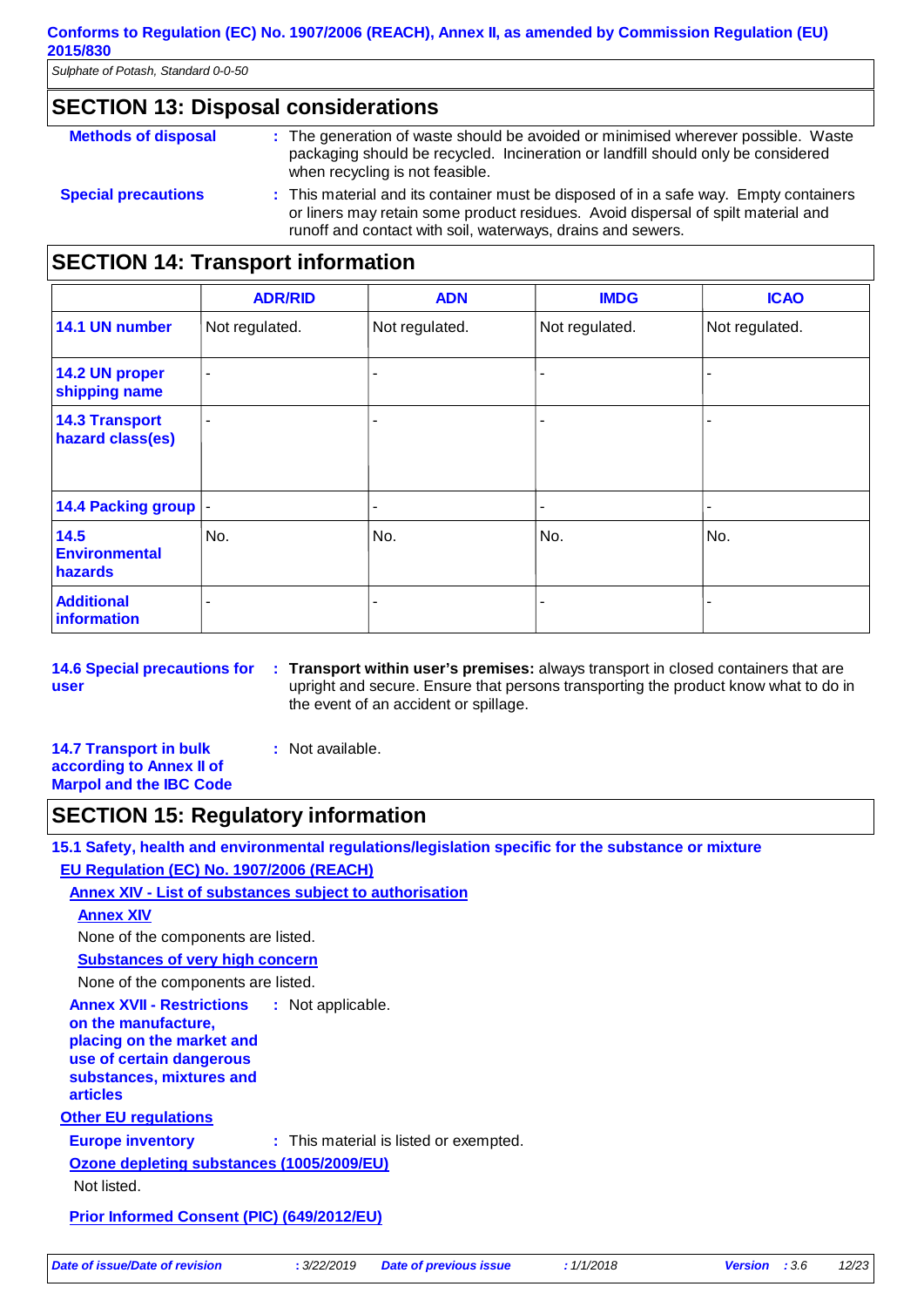### **SECTION 15: Regulatory information**

Not listed.

#### **Seveso Directive**

This product is not controlled under the Seveso III Directive.

#### **International regulations**

**Chemical Weapon Convention List Schedules I, II & III Chemicals**

Not listed.

#### **Montreal Protocol (Annexes A, B, C, E)**

Not listed.

**Stockholm Convention on Persistent Organic Pollutants** Not listed.

**Rotterdam Convention on Prior Informed Consent (PIC)** Not listed.

#### **UNECE Aarhus Protocol on POPs and Heavy Metals**

Not listed.

#### **International lists**

| <b>National inventory</b>          |                                                                                                             |
|------------------------------------|-------------------------------------------------------------------------------------------------------------|
| <b>Australia</b>                   | : All components are listed or exempted.                                                                    |
| <b>Canada</b>                      | : All components are listed or exempted.                                                                    |
| <b>China</b>                       | : All components are listed or exempted.                                                                    |
| <b>Japan</b>                       | : Japan inventory (ENCS): All components are listed or exempted.<br>Japan inventory (ISHL): Not determined. |
| <b>Malaysia</b>                    | : Not determined.                                                                                           |
| <b>New Zealand</b>                 | : All components are listed or exempted.                                                                    |
| <b>Philippines</b>                 | : All components are listed or exempted.                                                                    |
| <b>Republic of Korea</b>           | : All components are listed or exempted.                                                                    |
| <b>Taiwan</b>                      | : All components are listed or exempted.                                                                    |
| <b>Turkey</b>                      | : Not determined.                                                                                           |
| <b>United States</b>               | : All components are listed or exempted.                                                                    |
| 15.2 Chemical safety<br>assessment | : Complete.                                                                                                 |

### **SECTION 16: Other information**

 $\nabla$  Indicates information that has changed from previously issued version. **Abbreviations and acronyms :** ATE = Acute Toxicity Estimate CLP = Classification, Labelling and Packaging Regulation [Regulation (EC) No. 1272/2008] DMEL = Derived Minimal Effect Level DNEL = Derived No Effect Level EUH statement = CLP-specific Hazard statement PBT = Persistent, Bioaccumulative and Toxic PNEC = Predicted No Effect Concentration RRN = REACH Registration Number vPvB = Very Persistent and Very Bioaccumulative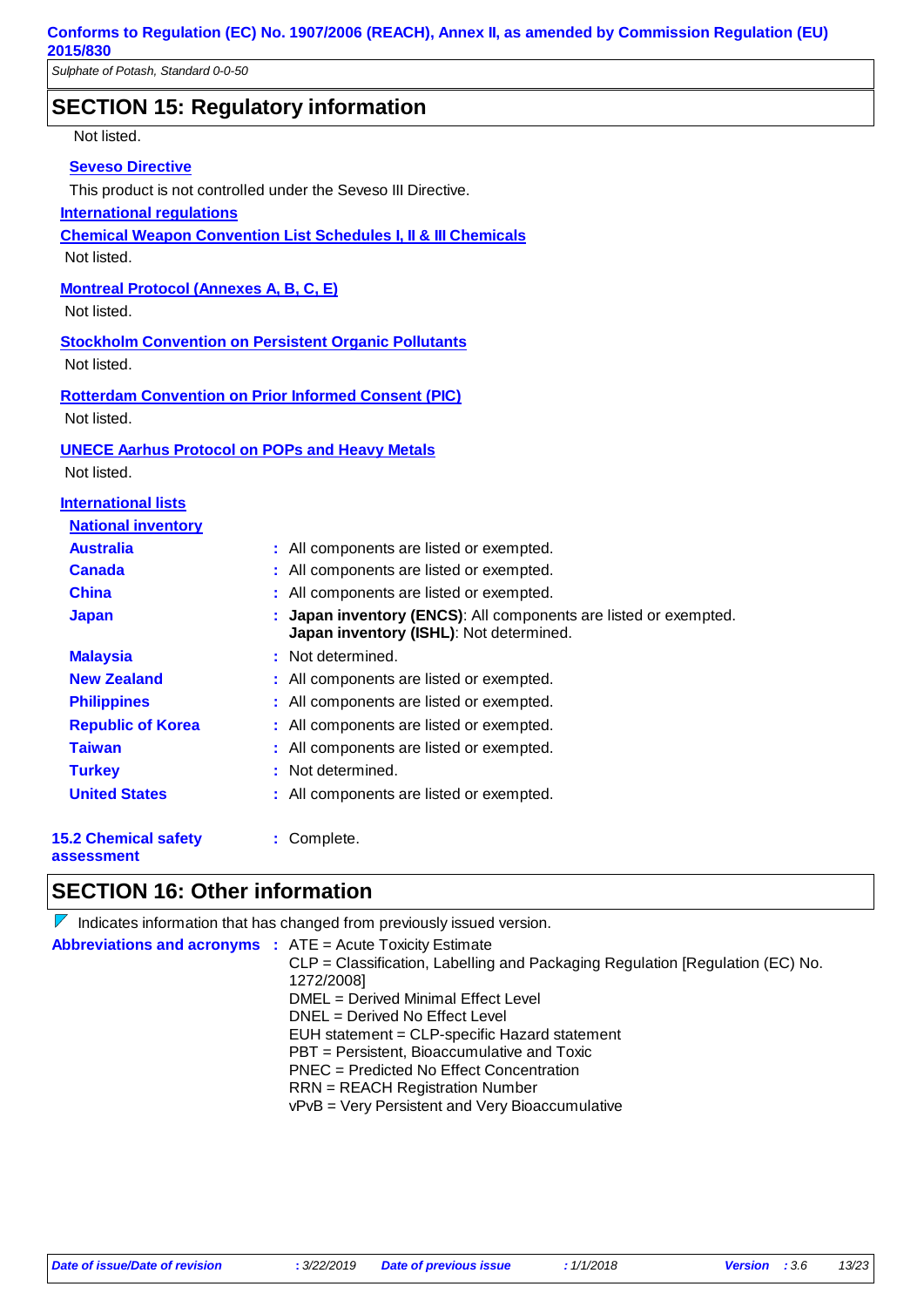*Sulphate of Potash, Standard 0-0-50*

### **SECTION 16: Other information**

| <b>Key literature references</b> | : REGULATION (EC) No 1907/2006 OF THE EUROPEAN PARLIAMENT AND OF                                                              |
|----------------------------------|-------------------------------------------------------------------------------------------------------------------------------|
| and sources for data             | THE COUNCIL OF 18 DECEMBER 2006, with successive adaptations, amendments,<br>and corrigenda.                                  |
|                                  | REGULATION (EC) No 1272/2008 OF THE EUROPEAN PARLIAMENT AND OF                                                                |
|                                  | THE COUNCIL OF 16 DECEMBER 2008, with successive adaptations, amendments,                                                     |
|                                  | and corrigenda.                                                                                                               |
|                                  | ECHA, European Chemicals Agency, Classification and Labelling Database                                                        |
|                                  | DIRECTIVE 2012/18/EU OF THE EUROPEAN PARLIAMENT AND OF THE                                                                    |
|                                  | COUNCIL OF 4 JULY 2012 on the control of major-accident hazards involving<br>dangerous substances                             |
|                                  | European Agreement concerning the International Carriage of Dangerous Goods by<br>Road (ADR), latest revision.                |
|                                  | Directive 2008/68/EC of the European Parliament and of the Council of 24                                                      |
|                                  | September 2008 on the inland transport of dangerous goods, with successive<br>amendments.                                     |
|                                  | REGULATION (EC) No 2003/2003 OF THE EUROPEAN PARLIAMENT AND OF                                                                |
|                                  | THE COUNCIL OF 13 OCTOBER 2003 RELATING TO FERTILISERS, with                                                                  |
|                                  | successive adaptations, amendments, and corrigenda.                                                                           |
|                                  | American Conference of Governmental Industrial Hygienists, Threshold Limit Values<br>for Chemical Substances, latest edition. |
|                                  | Corrosion Data Survey, Sixth Edition, 1985, National Association of Corrosion                                                 |
|                                  | Engineers                                                                                                                     |
|                                  | ERG 2016 Emergency Response Guidebook                                                                                         |
|                                  | IARC Monographs on the Evaluation of Carcinogenic Risks to Humans.                                                            |
|                                  | The Fertilizer Institute, Toxicity Testing Results, March 2003                                                                |
|                                  | Procedure used to derive the classification according to Regulation (EC) No. 1272/2008 [CLP/GHS]                              |

| <b>Classification</b> | <b>Justification</b> |
|-----------------------|----------------------|
| Eye Irrit. 2, H319    | l Calculation method |

### **Full text of abbreviated H statements**

| H319                                          | Causes serious eye irritation.                 |
|-----------------------------------------------|------------------------------------------------|
| <b>Full text of classifications [CLP/GHS]</b> |                                                |
| Eye Irrit. 2, H319                            | SERIOUS EYE DAMAGE/EYE IRRITATION - Category 2 |

| Date of issue/Date of  | : 3/22/2019 |
|------------------------|-------------|
| revision               |             |
| Date of previous issue | : 1/1/2018  |
| <b>Version</b>         | : 3.6       |
|                        |             |

**Notice to reader**

#### **DISCLAIMER AND LIMITATION OF LIABILITY**

**The information and recommendations contained in this Safety Data Sheet ("SDS") relate only to the specific material referred to herein (the "Material") and do not relate to the use of such Material in combination with any other material or process. The information and recommendations contained herein are believed to be current and correct as of the date of this SDS. HOWEVER, THE INFORMATION AND RECOMMENDATIONS ARE PRESENTED WITHOUT WARRANTY, REPRESENTATION OR LICENSE OF ANY KIND, EXPRESS OR IMPLIED, WITH RESPECT TO THEIR ACCURACY, CORRECTNESS OR COMPLETENESS, AND THE SELLER, SUPPLIER AND MANUFACTURER OF THE MATERIAL AND THEIR RESPECTIVE AFFILIATES (COLLECTIVELY, THE "SUPPLIER") DISCLAIM ALL LIABILITY FOR RELIANCE ON SUCH INFORMATION AND RECOMMENDATIONS. This SDS is not a guarantee of safety. A buyer or user of the Material (a "Recipient") is responsible for ensuring that it has all current information necessary to safely use the Material for its specific purpose.**

**FURTHERMORE, THE RECIPIENT ASSUMES ALL RISK IN CONNECTION WITH THE USE OF THE MATERIAL. THE RECIPIENT ASSUMES ALL RESPONSIBILITY FOR ENSURING THE MATERIAL IS USED IN A SAFE MANNER IN COMPLIANCE WITH APPLICABLE ENVIRONMENTAL, HEALTH, SAFETY AND SECURITY LAWS, POLICIES AND GUIDELINES. THE SUPPLIER DOES NOT WARRANT THE MERCHANTABILITY OF THE MATERIAL OR THE FITNESS OF THE MATERIAL FOR ANY PARTICULAR USE AND ASSUMES NO RESPONSIBILITY FOR INJURY OR**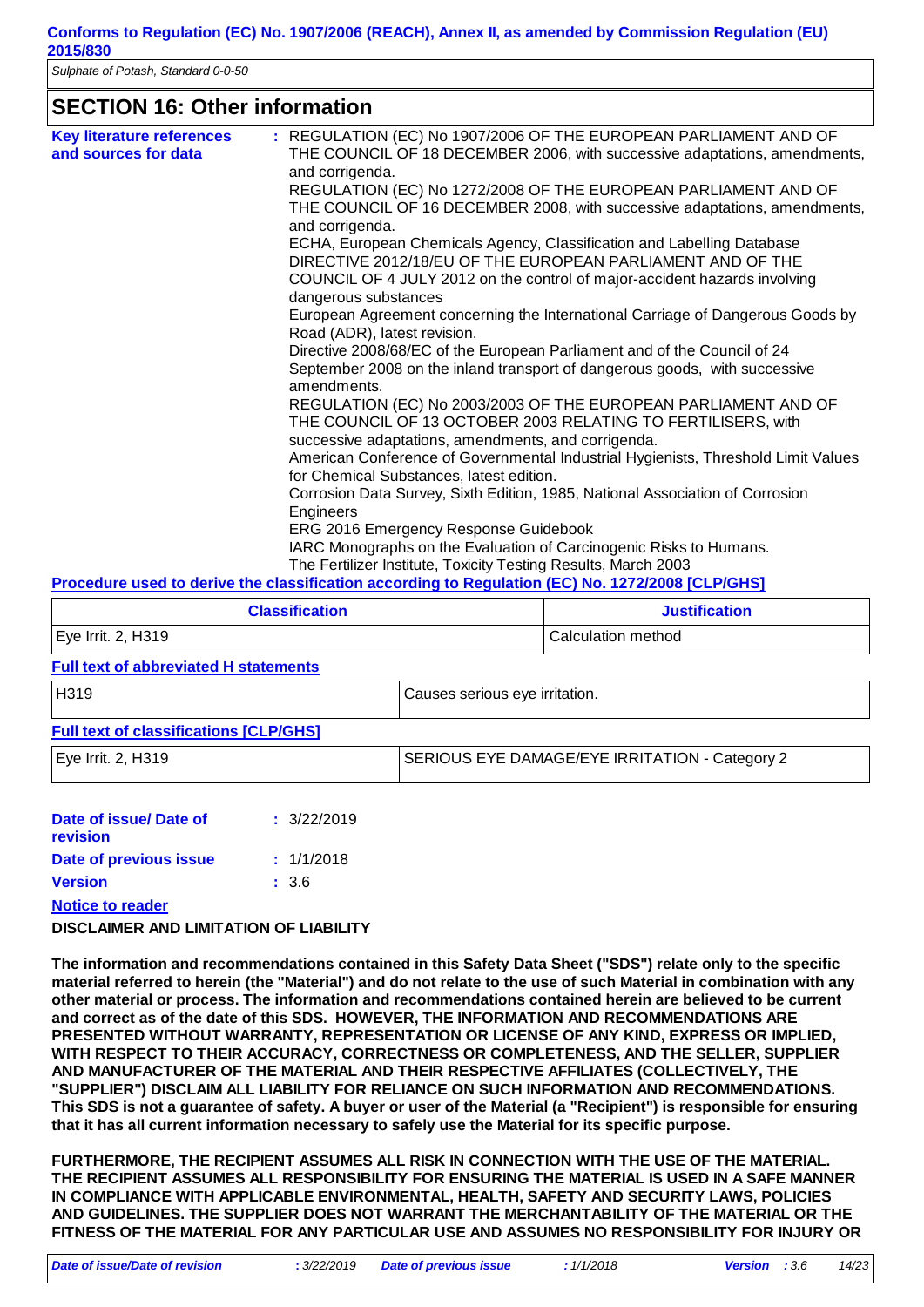*Sulphate of Potash, Standard 0-0-50*

### **SECTION 16: Other information**

**DAMAGE CAUSED DIRECTLY OR INDIRECTLY BY OR RELATED TO THE USE OF THE MATERIAL.**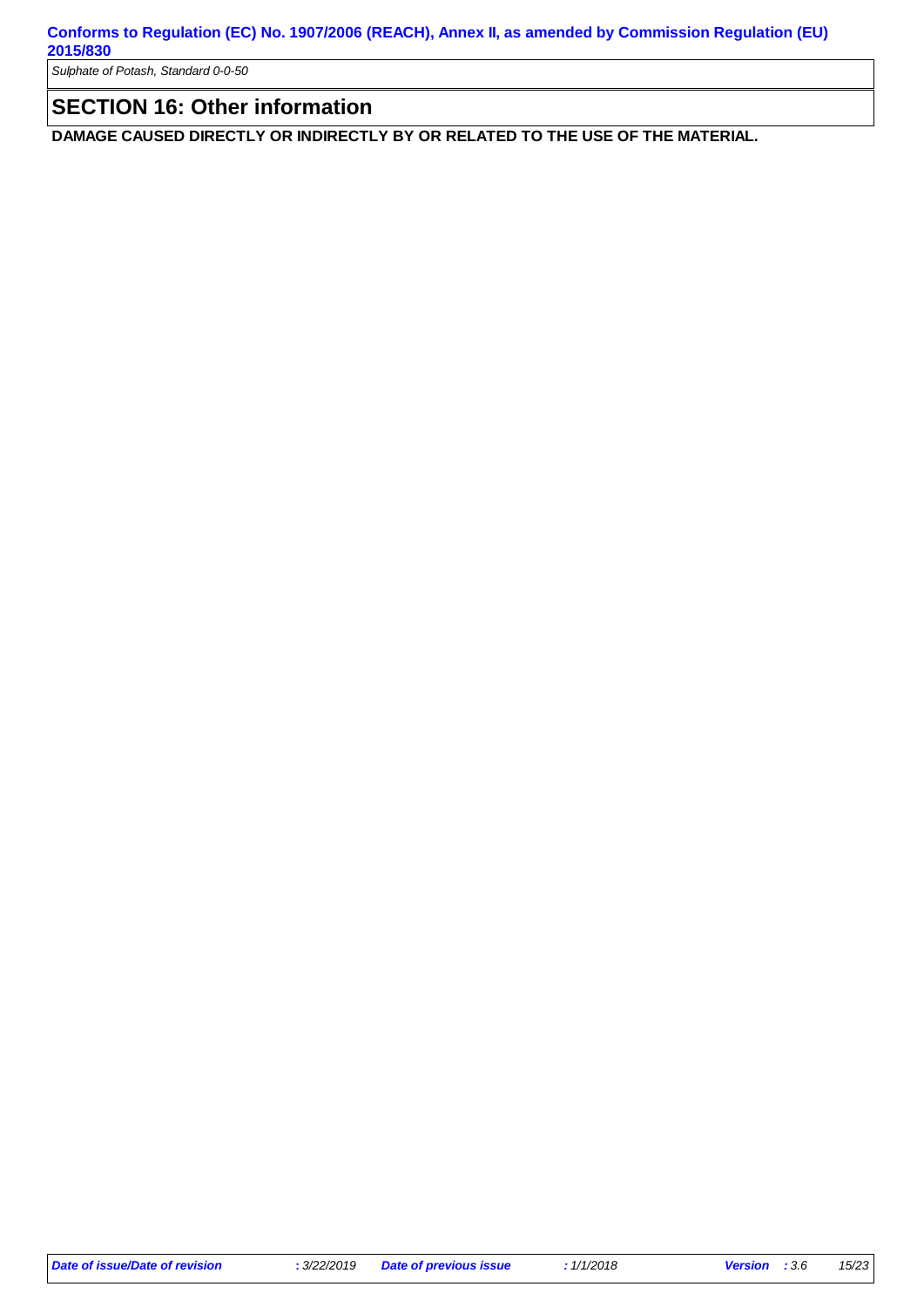### **Annex to the extended Safety Data Sheet (eSDS)**

|                                                                                                   | <b>Industrial</b>                                                                                                                                                                                                                                                                                                                                                                                                                                                                                                                                |
|---------------------------------------------------------------------------------------------------|--------------------------------------------------------------------------------------------------------------------------------------------------------------------------------------------------------------------------------------------------------------------------------------------------------------------------------------------------------------------------------------------------------------------------------------------------------------------------------------------------------------------------------------------------|
| <b>Product definition</b>                                                                         | : Mono-constituent substance                                                                                                                                                                                                                                                                                                                                                                                                                                                                                                                     |
| Identification of the substance or mixture                                                        |                                                                                                                                                                                                                                                                                                                                                                                                                                                                                                                                                  |
| Code                                                                                              | : 1660-28129; 5296-31448                                                                                                                                                                                                                                                                                                                                                                                                                                                                                                                         |
| <b>Product name</b>                                                                               | : Sulphate of Potash, Standard 0-0-50                                                                                                                                                                                                                                                                                                                                                                                                                                                                                                            |
| <b>Section 1 - Title</b>                                                                          |                                                                                                                                                                                                                                                                                                                                                                                                                                                                                                                                                  |
| <b>Short title of the exposure</b><br>scenario                                                    | : Nutrien SOP ES for Workers                                                                                                                                                                                                                                                                                                                                                                                                                                                                                                                     |
| <b>List of use descriptors</b>                                                                    | : Identified use name: Industrial use for the formulation of preparations, intermediate<br>use, and end use in industrial settings.<br>Process Category: PROC05, PROC08a, PROC08b, PROC09, PROC26<br>Substance supplied to that use in form of: As such<br>Sector of end use: SU01, SU03, SU10<br>Subsequent service life relevant for that use: No.<br>Environmental Release Category: ERC02, ERC06a, ERC08a, ERC08d<br>Market sector by type of chemical product: PC12<br>Article category related to subsequent service life: Not applicable. |
| <b>Environmental contributing</b><br>scenarios                                                    | An environmental assessment has not been done as the substance does not<br>meet the criteria for being classified as dangerous for the environment.                                                                                                                                                                                                                                                                                                                                                                                              |
| <b>Health Contributing</b><br>scenarios                                                           | Bulk transfers - PROC05, PROC08a, PROC08b, PROC09, PROC26<br>Clean-down and maintenance of equipment - PROC05, PROC08a, PROC08b,<br>PROC09, PROC26<br>Mixing operations (open systems) - PROC05, PROC08b<br>Product packaging - PROC09<br>Storage - PROC26                                                                                                                                                                                                                                                                                       |
| <b>Number of the ES</b><br><b>Processes and activities</b><br>covered by the exposure<br>scenario | $\div$ 1<br>: Applicable to all identified Process Categories.                                                                                                                                                                                                                                                                                                                                                                                                                                                                                   |

# **Section 2 - Exposure controls**

| Contributing exposure scenario controlling environmental exposure for 1: An environmental assessment has<br>not been done as the substance does not meet the criteria for being classified as dangerous for the<br>environment. |                                                                                  |  |  |
|---------------------------------------------------------------------------------------------------------------------------------------------------------------------------------------------------------------------------------|----------------------------------------------------------------------------------|--|--|
|                                                                                                                                                                                                                                 | Contributing exposure scenario controlling worker exposure for 1: Bulk transfers |  |  |
| <b>Product Characteristics</b>                                                                                                                                                                                                  | : Solid, low dustiness.                                                          |  |  |
| <b>Concentration of</b><br>substance in mixture or<br>article                                                                                                                                                                   | Covers percentage substance in the product up to 100%                            |  |  |
| <b>Physical state</b>                                                                                                                                                                                                           | $\cdot$ Solid beads.                                                             |  |  |
| <b>Dust</b>                                                                                                                                                                                                                     | · Solid, low dustiness.                                                          |  |  |
| <b>Amounts used</b>                                                                                                                                                                                                             | : Variable, from day to day.                                                     |  |  |
| <b>Frequency and duration of</b><br><b>use</b>                                                                                                                                                                                  | : Use duration $(h/d)$ : >4                                                      |  |  |
| <b>Human factors not</b><br>influenced by risk<br>management                                                                                                                                                                    | : Not applicable.                                                                |  |  |
| <b>Other operational</b><br>conditions affecting worker<br>exposure                                                                                                                                                             | · Indoor or outdoor use Amounts used                                             |  |  |
| Area of use:                                                                                                                                                                                                                    | $\cdot$ Indoor and outdoor use.                                                  |  |  |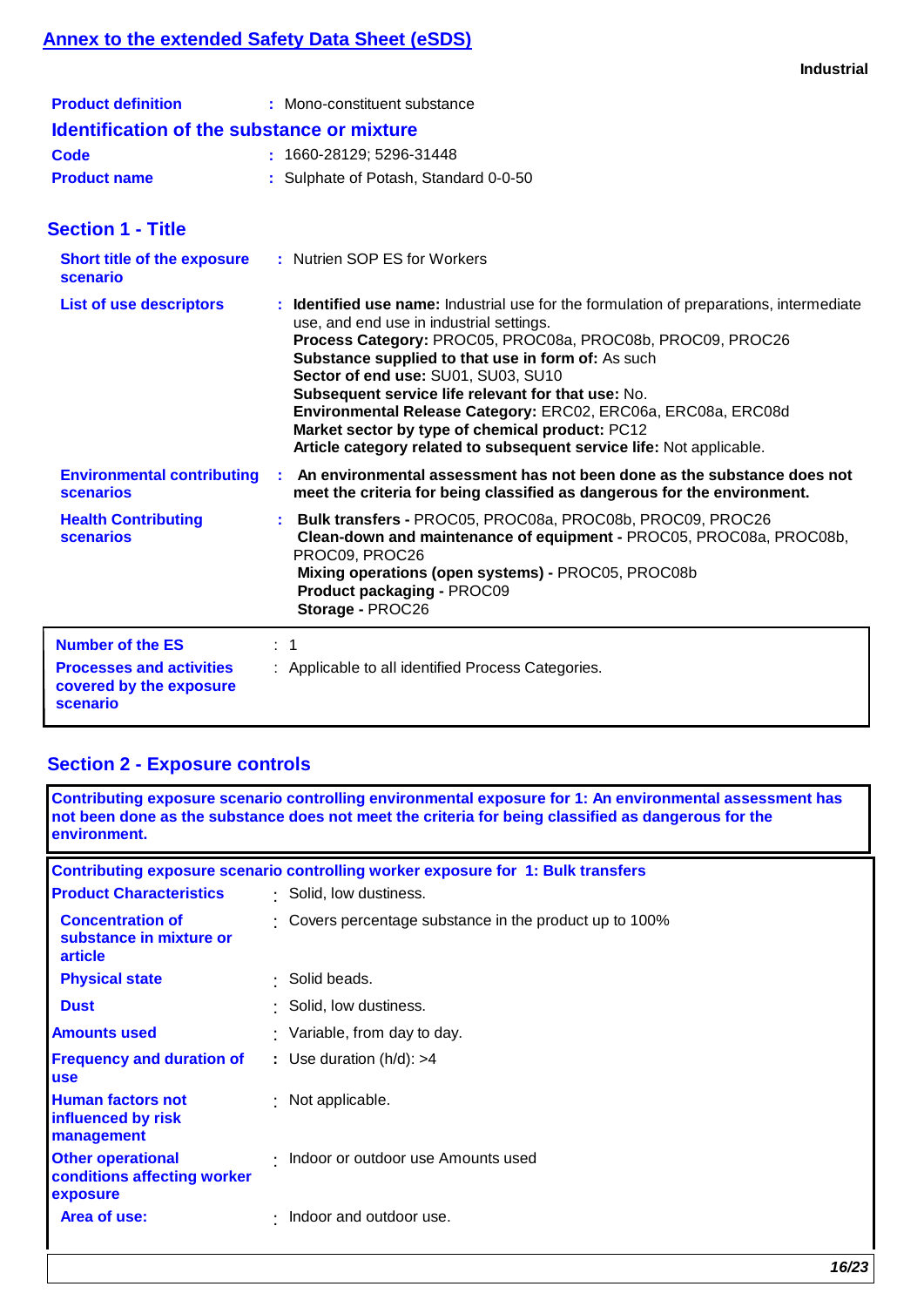| Sulphate of Potash, Standard 0-0-50                                                                    | <b>Nutrien SOP ES for Workers</b>                                                                                                                                                                                                                                                                                  |  |
|--------------------------------------------------------------------------------------------------------|--------------------------------------------------------------------------------------------------------------------------------------------------------------------------------------------------------------------------------------------------------------------------------------------------------------------|--|
| <b>Technical conditions and</b><br>measures at process level<br>(source) to prevent release            | : Not applicable.                                                                                                                                                                                                                                                                                                  |  |
| <b>Process control/change</b><br>measures                                                              | : Not applicable.                                                                                                                                                                                                                                                                                                  |  |
| <b>Technical conditions and</b><br>measures to control<br>dispersion from source<br>towards the worker | : Use appropriate containment to avoid environmental contamination. Provide<br>enhanced general ventilation by mechanical means.                                                                                                                                                                                   |  |
| <b>Engineering controls</b>                                                                            | : Natural ventilation is from doors, windows etc. Controlled ventilation means air is<br>supplied or removed by a powered fan.                                                                                                                                                                                     |  |
| <b>Ventilation control</b><br>measures                                                                 | : Provide adequate ventilation and, if possible, use or install internal exhaust systems.                                                                                                                                                                                                                          |  |
| <b>Organisational measures to</b><br>prevent/limit releases,<br>dispersion and exposure                | : Not applicable.                                                                                                                                                                                                                                                                                                  |  |
|                                                                                                        | Conditions and measures related to personal protection, hygiene and health evaluation                                                                                                                                                                                                                              |  |
| <b>Advice on general</b><br>occupational hygiene                                                       | A washing facility or water for eye and skin cleaning purposes should be present.<br>Brush off contaminated clothing.<br>Ensure good industrial hygiene.<br>Provide eye shower and mark its location conspicuously.                                                                                                |  |
| <b>Personal protection</b>                                                                             | If operating conditions cause high dust concentrations to be produced, use dust<br>goggles.                                                                                                                                                                                                                        |  |
| <b>Respiratory protection</b>                                                                          | : If ventilation is inadequate, use respirator that will protect against dust/mist.                                                                                                                                                                                                                                |  |
|                                                                                                        | Contributing exposure scenario controlling worker exposure for 2: Clean-down and maintenance of equipment                                                                                                                                                                                                          |  |
| <b>Product Characteristics</b>                                                                         | : Solid, low dustiness.                                                                                                                                                                                                                                                                                            |  |
| <b>Concentration of</b><br>substance in mixture or<br>article                                          | Covers percentage substance in the product up to 100%                                                                                                                                                                                                                                                              |  |
| <b>Physical state</b>                                                                                  | : Solid beads.                                                                                                                                                                                                                                                                                                     |  |
| <b>Dust</b>                                                                                            | Solid, low dustiness.                                                                                                                                                                                                                                                                                              |  |
| <b>Amounts used</b>                                                                                    | Not applicable.                                                                                                                                                                                                                                                                                                    |  |
| <b>Frequency and duration of</b><br><b>use</b>                                                         | : Use duration $(h/d)$ : >4                                                                                                                                                                                                                                                                                        |  |
| <b>Human factors not</b><br>influenced by risk<br>management                                           | : Not applicable.                                                                                                                                                                                                                                                                                                  |  |
| <b>Other operational</b><br>conditions affecting worker<br>exposure                                    | Indoor or outdoor use                                                                                                                                                                                                                                                                                              |  |
| Area of use:                                                                                           | · Indoor and outdoor use.                                                                                                                                                                                                                                                                                          |  |
| <b>Technical conditions and</b><br>measures at process level<br>(source) to prevent release            | Restrict access while emptying or maintaining the unit.<br>Natural ventilation is from doors, windows etc. Controlled ventilation means air is<br>supplied or removed by a powered fan.<br>Since the emptied containers retain product residue, follow product insert warnings<br>even after container is emptied. |  |
| <b>Process control/change</b><br>measures                                                              | : These controls may include segregation of areas, access only to authorised persons,<br>permit to work systems, confined space working procedures, and hazard awareness<br>training.                                                                                                                              |  |
| <b>Technical conditions and</b><br>measures to control<br>dispersion from source<br>towards the worker | Natural ventilation is from doors, windows etc. Controlled ventilation means air is<br>supplied or removed by a powered fan.                                                                                                                                                                                       |  |
| <b>Engineering controls</b>                                                                            | : Natural ventilation is from doors, windows etc. Controlled ventilation means air is<br>supplied or removed by a powered fan.                                                                                                                                                                                     |  |
| <b>Ventilation control</b><br>measures                                                                 | Provide adequate ventilation and, if possible, use or install internal exhaust systems.                                                                                                                                                                                                                            |  |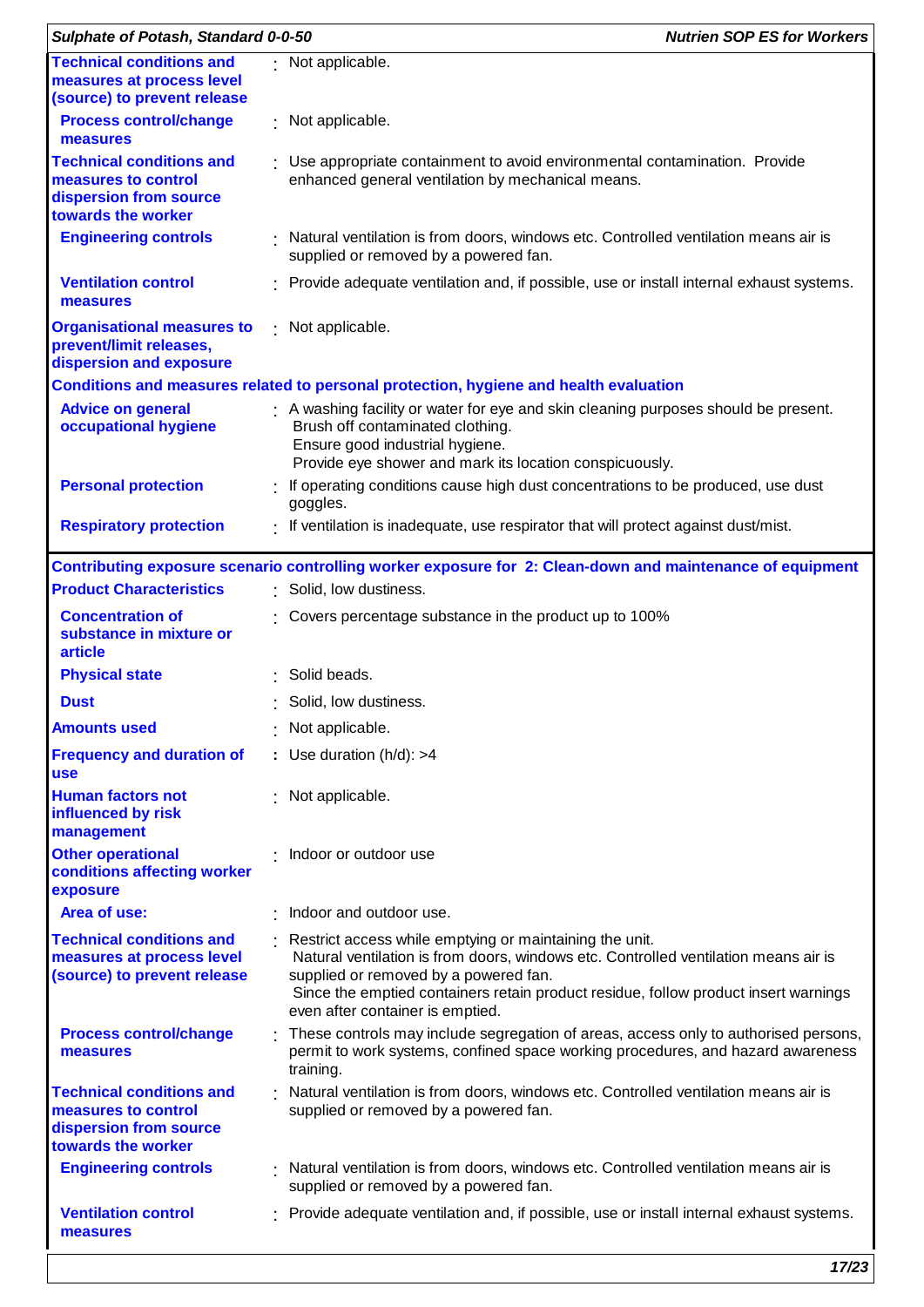| Sulphate of Potash, Standard 0-0-50                                                                     | <b>Nutrien SOP ES for Workers</b>                                                                                                                                                                                                                                           |
|---------------------------------------------------------------------------------------------------------|-----------------------------------------------------------------------------------------------------------------------------------------------------------------------------------------------------------------------------------------------------------------------------|
| <b>Organisational measures to</b> Not applicable.<br>prevent/limit releases,<br>dispersion and exposure |                                                                                                                                                                                                                                                                             |
|                                                                                                         | Conditions and measures related to personal protection, hygiene and health evaluation                                                                                                                                                                                       |
| <b>Advice on general</b><br>occupational hygiene                                                        | A washing facility or water for eye and skin cleaning purposes should be present.<br>Brush off contaminated clothing. Pay attention to good general hygiene and<br>housekeeping. Provide eye shower and mark its location conspicuously. When using<br>do not eat or drink. |
| <b>Personal protection</b>                                                                              | If operating conditions cause high dust concentrations to be produced, use dust<br>goggles.                                                                                                                                                                                 |
| <b>Respiratory protection</b>                                                                           | . If ventilation is inadequate, use respirator that will protect against dust/mist.                                                                                                                                                                                         |
|                                                                                                         | Contributing exposure scenario controlling worker exposure for 3: Mixing operations (open systems)                                                                                                                                                                          |
| <b>Product Characteristics</b>                                                                          | : Solid, low dustiness.                                                                                                                                                                                                                                                     |
| <b>Concentration of</b><br>substance in mixture or<br>article                                           | Covers percentage substance in the product up to 100%                                                                                                                                                                                                                       |
| <b>Physical state</b>                                                                                   | Solid beads.                                                                                                                                                                                                                                                                |
| <b>Dust</b>                                                                                             | Solid, low dustiness.                                                                                                                                                                                                                                                       |
| <b>Amounts used</b>                                                                                     | : Not applicable.                                                                                                                                                                                                                                                           |
| <b>Frequency and duration of</b><br><b>use</b>                                                          | : Use duration $(h/d)$ : >4                                                                                                                                                                                                                                                 |
| <b>Human factors not</b><br>influenced by risk<br>management                                            | : Not applicable.                                                                                                                                                                                                                                                           |
| <b>Other operational</b><br>conditions affecting worker<br>exposure                                     | $:$ Indoor use                                                                                                                                                                                                                                                              |
| Area of use:                                                                                            | Indoor                                                                                                                                                                                                                                                                      |
| <b>Technical conditions and</b><br>measures at process level<br>(source) to prevent release             | : Not applicable.                                                                                                                                                                                                                                                           |
| <b>Process control/change</b><br>measures                                                               | : Not applicable.                                                                                                                                                                                                                                                           |
| <b>Technical conditions and</b><br>measures to control<br>dispersion from source<br>towards the worker  | : Use appropriate containment to avoid environmental contamination. Provide<br>enhanced general ventilation by mechanical means.                                                                                                                                            |
| <b>Engineering controls</b>                                                                             | Natural ventilation is from doors, windows etc. Controlled ventilation means air is<br>supplied or removed by a powered fan.                                                                                                                                                |
| <b>Ventilation control</b><br>measures                                                                  | : Provide adequate ventilation and, if possible, use or install internal exhaust systems.                                                                                                                                                                                   |
| <b>Organisational measures to</b><br>prevent/limit releases,<br>dispersion and exposure                 | : Not applicable.                                                                                                                                                                                                                                                           |
|                                                                                                         | Conditions and measures related to personal protection, hygiene and health evaluation                                                                                                                                                                                       |
| <b>Personal protection</b>                                                                              | : Goggles, face shield or other full-face protection should be worn if there is a risk of<br>direct exposure to dust.                                                                                                                                                       |
|                                                                                                         | Contributing exposure scenario controlling worker exposure for 4: Product packaging                                                                                                                                                                                         |
| <b>Product Characteristics</b>                                                                          | : Solid, low dustiness.                                                                                                                                                                                                                                                     |
| <b>Concentration of</b><br>substance in mixture or<br>article                                           | Covers percentage substance in the product up to 100%                                                                                                                                                                                                                       |
| <b>Physical state</b>                                                                                   | Solid beads.                                                                                                                                                                                                                                                                |
| <b>Dust</b>                                                                                             | Solid, low dustiness.                                                                                                                                                                                                                                                       |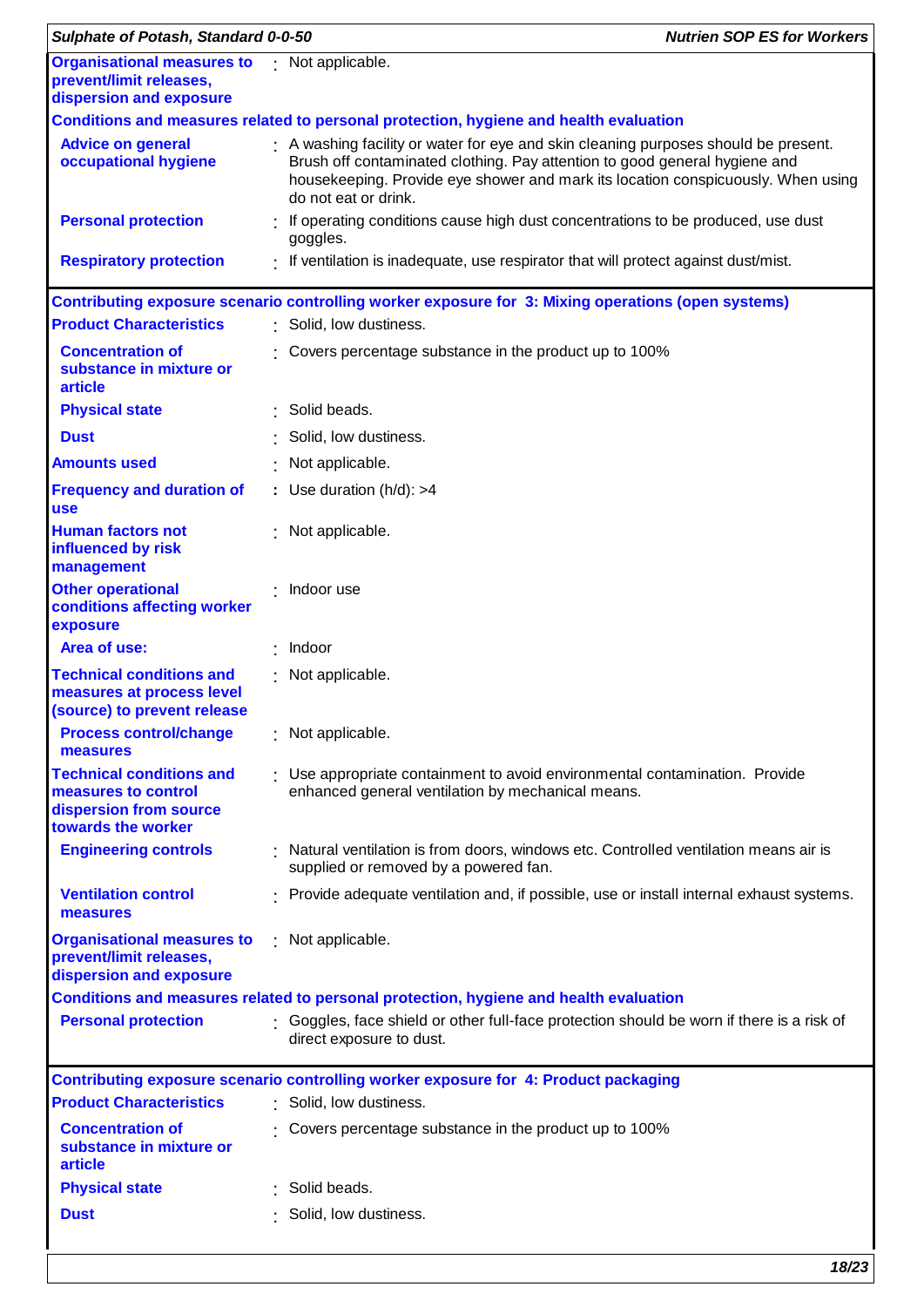| Sulphate of Potash, Standard 0-0-50                                                                    |                                                                                                                                                         | <b>Nutrien SOP ES for Workers</b> |
|--------------------------------------------------------------------------------------------------------|---------------------------------------------------------------------------------------------------------------------------------------------------------|-----------------------------------|
| <b>Amounts used</b>                                                                                    | : Not applicable.                                                                                                                                       |                                   |
| <b>Frequency and duration of</b><br><b>use</b>                                                         | : Use duration $(h/d)$ : >4                                                                                                                             |                                   |
| <b>Human factors not</b><br>influenced by risk<br>management                                           | : Not applicable.                                                                                                                                       |                                   |
| <b>Other operational</b><br>conditions affecting worker<br>exposure                                    | · Indoor use                                                                                                                                            |                                   |
| Area of use:                                                                                           | Indoor                                                                                                                                                  |                                   |
| <b>Technical conditions and</b><br>measures at process level<br>(source) to prevent release            | : Not applicable.                                                                                                                                       |                                   |
| <b>Process control/change</b><br>measures                                                              | : Not applicable.                                                                                                                                       |                                   |
| <b>Technical conditions and</b><br>measures to control<br>dispersion from source<br>towards the worker | : Ensure the area is organised, well lit and ventilated with enough space to deal with<br>spills easily.                                                |                                   |
| <b>Engineering controls</b>                                                                            | : Natural ventilation is from doors, windows etc. Controlled ventilation means air is<br>supplied or removed by a powered fan.                          |                                   |
| <b>Ventilation control</b><br>measures                                                                 | : Ensure sufficient ventilation when re-packing damaged packages. Only use product<br>in a well-ventilated area.                                        |                                   |
| <b>Organisational measures to</b><br>prevent/limit releases,<br>dispersion and exposure                | : Not applicable.                                                                                                                                       |                                   |
|                                                                                                        | Conditions and measures related to personal protection, hygiene and health evaluation                                                                   |                                   |
| <b>Advice on general</b><br>occupational hygiene                                                       | : A washing facility or water for eye and skin cleaning purposes should be present.<br>Brush off contaminated clothing. When using do not eat or drink. |                                   |
| <b>Personal protection</b>                                                                             | If operating conditions cause high dust concentrations to be produced, use dust<br>goggles.                                                             |                                   |
|                                                                                                        | Contributing exposure scenario controlling worker exposure for 5: Storage                                                                               |                                   |
| <b>Product Characteristics</b>                                                                         | : Solid, low dustiness.                                                                                                                                 |                                   |
| <b>Concentration of</b><br>substance in mixture or<br>article                                          | Covers percentage substance in the product up to 100%                                                                                                   |                                   |
| <b>Physical state</b>                                                                                  | : Solid beads.                                                                                                                                          |                                   |
| <b>Dust</b>                                                                                            | Solid, low dustiness.                                                                                                                                   |                                   |
| <b>Amounts used</b>                                                                                    | : Not applicable.                                                                                                                                       |                                   |
| <b>Frequency and duration of</b><br><b>use</b>                                                         | : Use duration $(h/d)$ : >4                                                                                                                             |                                   |
| <b>Human factors not</b><br>influenced by risk<br>management                                           | : Not applicable.                                                                                                                                       |                                   |
| <b>Other operational</b><br>conditions affecting worker<br>exposure                                    | : Indoor use                                                                                                                                            |                                   |
| Area of use:                                                                                           | Indoor                                                                                                                                                  |                                   |
| <b>Technical conditions and</b><br>measures at process level<br>(source) to prevent release            | : Not applicable.                                                                                                                                       |                                   |
| <b>Process control/change</b><br>measures                                                              | : Not applicable.                                                                                                                                       |                                   |
|                                                                                                        |                                                                                                                                                         |                                   |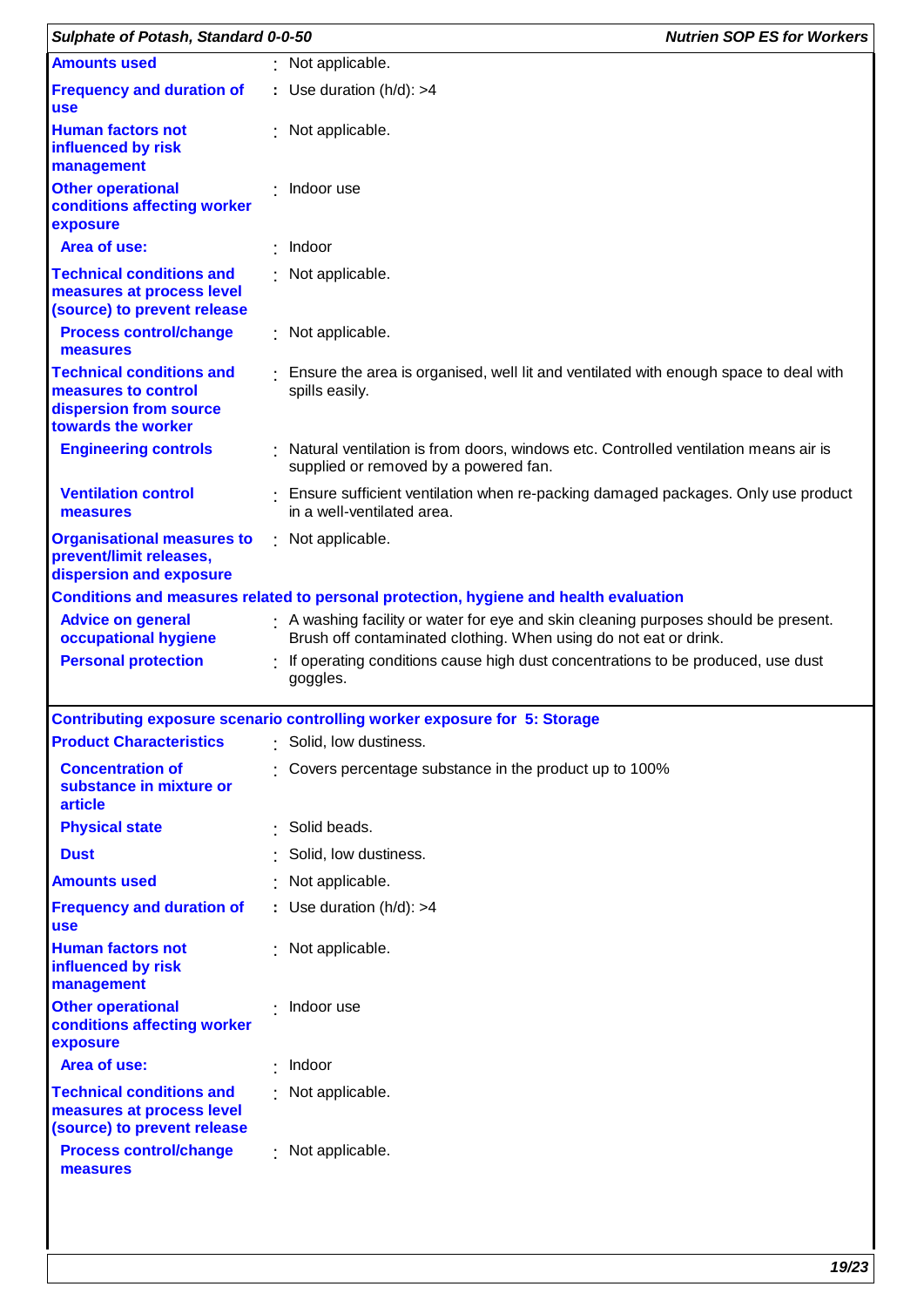| Sulphate of Potash, Standard 0-0-50                                                                    |  | <b>Nutrien SOP ES for Workers</b>                                                                                                |
|--------------------------------------------------------------------------------------------------------|--|----------------------------------------------------------------------------------------------------------------------------------|
| <b>Technical conditions and</b><br>measures to control<br>dispersion from source<br>towards the worker |  | : Use appropriate containment to avoid environmental contamination. Provide<br>enhanced general ventilation by mechanical means. |
| <b>Engineering controls</b>                                                                            |  | Natural ventilation is from doors, windows etc. Controlled ventilation means air is<br>supplied or removed by a powered fan.     |
| <b>Ventilation control</b><br>measures                                                                 |  | Provide adequate ventilation and, if possible, use or install internal exhaust systems.                                          |
| <b>Organisational measures to</b><br>prevent/limit releases,<br>dispersion and exposure                |  | $\cdot$ Not applicable.                                                                                                          |
|                                                                                                        |  | Conditions and measures related to personal protection, hygiene and health evaluation                                            |
| <b>Personal protection</b>                                                                             |  | f operating conditions cause high dust concentrations to be produced, use dust<br>goggles.                                       |

### **Section 3 - Exposure estimation and reference to its source**

| <b>Website:</b>                                                             |  | : Qualitative approach used to conclude safe use.                                                                                                                                                                     |
|-----------------------------------------------------------------------------|--|-----------------------------------------------------------------------------------------------------------------------------------------------------------------------------------------------------------------------|
|                                                                             |  | Exposure estimation and reference to its source - Environment: 6: An environmental assessment has not been<br>done as the substance does not meet the criteria for being classified as dangerous for the environment. |
| <b>Exposure assessment</b><br>(environment):                                |  | : Qualitative approach used to conclude safe use.                                                                                                                                                                     |
| <b>Exposure estimation</b>                                                  |  | : Not available.                                                                                                                                                                                                      |
|                                                                             |  | <b>Exposure estimation and reference to its source - Workers:1: Bulk transfers</b>                                                                                                                                    |
| <b>Exposure assessment</b><br>(human):                                      |  | : Qualitative approach used to conclude safe use.                                                                                                                                                                     |
| <b>Exposure estimation</b>                                                  |  | : Estimated workplace exposures are not expected to exceed DNELs when the<br>identified risk management measures are adopted.                                                                                         |
|                                                                             |  | Exposure estimation and reference to its source - Workers: 2: Clean-down and maintenance of equipment                                                                                                                 |
| <b>Exposure assessment</b><br>(human):                                      |  | : Qualitative approach used to conclude safe use.                                                                                                                                                                     |
| <b>Exposure estimation</b>                                                  |  | : Estimated workplace exposures are not expected to exceed DNELs when the<br>identified risk management measures are adopted.                                                                                         |
|                                                                             |  | Exposure estimation and reference to its source - Workers:3: Mixing operations (open systems)                                                                                                                         |
| <b>Exposure assessment</b><br>(human):                                      |  | : Qualitative approach used to conclude safe use.                                                                                                                                                                     |
| <b>Exposure estimation</b>                                                  |  | : Estimated workplace exposures are not expected to exceed DNELs when the<br>identified risk management measures are adopted.                                                                                         |
|                                                                             |  | <b>Exposure estimation and reference to its source - Workers:4: Product packaging</b>                                                                                                                                 |
| <b>Exposure assessment</b><br>(human):                                      |  | : Qualitative approach used to conclude safe use.                                                                                                                                                                     |
| <b>Exposure estimation</b>                                                  |  | : Estimated workplace exposures are not expected to exceed DNELs when the<br>identified risk management measures are adopted.                                                                                         |
| <b>Exposure estimation and reference to its source - Workers:5: Storage</b> |  |                                                                                                                                                                                                                       |
| <b>Exposure assessment</b><br>(human):                                      |  | : Qualitative approach used to conclude safe use.                                                                                                                                                                     |
| <b>Exposure estimation</b>                                                  |  | Estimated workplace exposures are not expected to exceed DNELs when the<br>identified risk management measures are adopted.                                                                                           |

### **Section 4 - Guidance to Downstream User to evaluate if he works inside the boundaries set by the ES**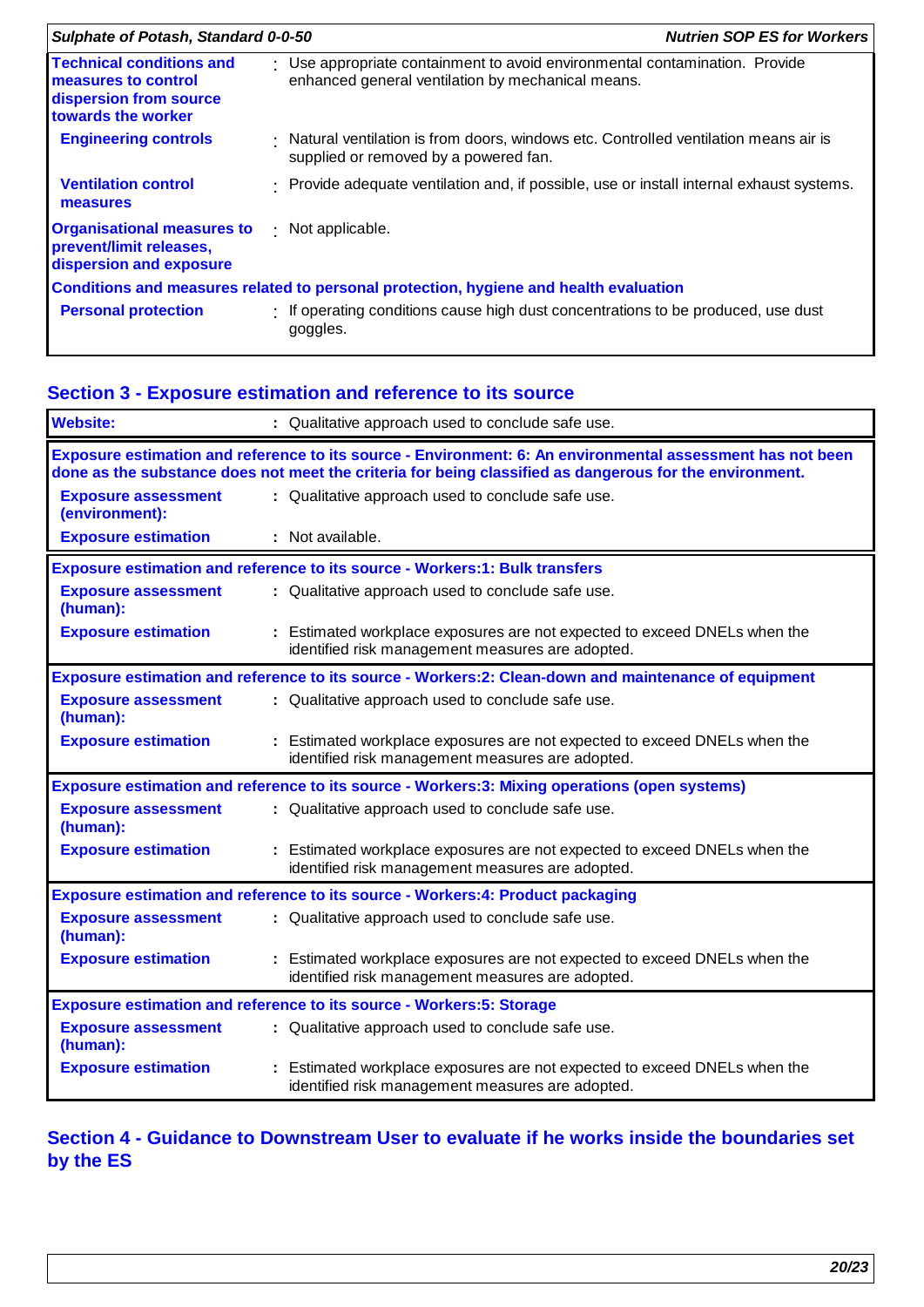| Sulphate of Potash, Standard 0-0-50 | <b>Nutrien SOP ES for Workers</b>                                                                                                                                                                |  |
|-------------------------------------|--------------------------------------------------------------------------------------------------------------------------------------------------------------------------------------------------|--|
| <b>Environment</b>                  | : No additional risk management measures required.                                                                                                                                               |  |
| <b>Health</b>                       | : Guidance is based on assumed operating conditions which may not be applicable to<br>all sites; thus, scaling may be necessary to define appropriate site-specific risk<br>management measures. |  |

# **Additional good practice advice beyond the REACH CSA**

| <b>Environment</b> | : Use containment as appropriate. Good hygiene practices and housekeeping<br>measures |
|--------------------|---------------------------------------------------------------------------------------|
| <b>Health</b>      | Not available.                                                                        |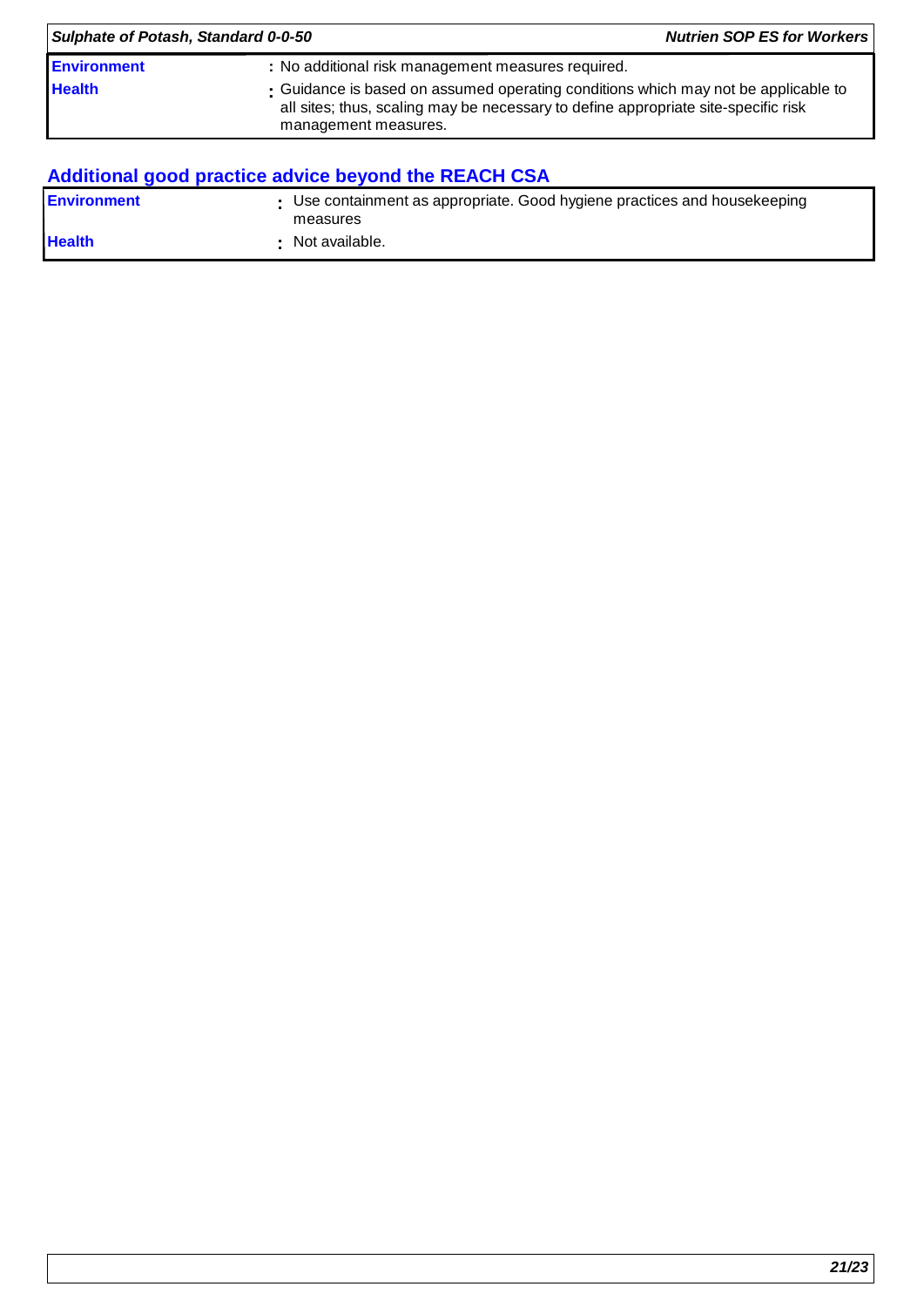### **Annex to the extended Safety Data Sheet (eSDS)**

| <b>Product definition</b>                         | : Mono-constituent substance          |
|---------------------------------------------------|---------------------------------------|
| <b>Identification of the substance or mixture</b> |                                       |
| Code                                              | $: 1660 - 28129; 5296 - 31448$        |
| <b>Product name</b>                               | : Sulphate of Potash, Standard 0-0-50 |

### **Section 1 - Title**

| <b>Short title of the exposure</b><br>scenario                                                    | : Nutrien SOP ES for Professionals                                                                                                                                                                                                                                                                                                                                                                                                             |
|---------------------------------------------------------------------------------------------------|------------------------------------------------------------------------------------------------------------------------------------------------------------------------------------------------------------------------------------------------------------------------------------------------------------------------------------------------------------------------------------------------------------------------------------------------|
| <b>List of use descriptors</b>                                                                    | : Identified use name: Professional use in formulation of preparations and end-use.<br>Process Category: PROC03, PROC08a, PROC08b, PROC09, PROC26<br>Substance supplied to that use in form of: As such<br>Sector of end use: SU01, SU03, SU10, SU22<br>Subsequent service life relevant for that use: No.<br>Environmental Release Category: ERC02, ERC08b, ERC08e<br>Market sector by type of chemical product: PC11, PC12, PC19, PC21, PC37 |
| <b>Environmental contributing</b><br><b>scenarios</b>                                             | An environmental assessment has not been done as the substance does not<br>meet the criteria for being classified as dangerous for the environment.                                                                                                                                                                                                                                                                                            |
| <b>Health Contributing</b><br><b>scenarios</b>                                                    | : All process categories are addressed by this contributing scenario as all<br>Operational Conditions and Risk Management Measures are identical.                                                                                                                                                                                                                                                                                              |
| <b>Number of the ES</b><br><b>Processes and activities</b><br>covered by the exposure<br>scenario | $\therefore$ 2<br>: Applicable to all identified Process Categories.                                                                                                                                                                                                                                                                                                                                                                           |

### **Section 2 - Exposure controls**

| Contributing scenario controlling environmental exposure for 1: An environmental assessment has not been<br>done as the substance does not meet the criteria for being classified as dangerous for the environment.<br>Not applicable. |                                                       |  |  |
|----------------------------------------------------------------------------------------------------------------------------------------------------------------------------------------------------------------------------------------|-------------------------------------------------------|--|--|
| Contributing scenario controlling worker exposure for 1: All process categories are addressed by this<br>contributing scenario as all Operational Conditions and Risk Management Measures are identical.                               |                                                       |  |  |
| <b>Product characteristics</b>                                                                                                                                                                                                         | : Solid, low dustiness.                               |  |  |
| <b>Concentration of</b><br>substance in mixture or<br>article                                                                                                                                                                          | Covers percentage substance in the product up to 100% |  |  |
| <b>Physical state</b>                                                                                                                                                                                                                  | · Solid beads.                                        |  |  |
| <b>Dust</b>                                                                                                                                                                                                                            | · Solid, low dustiness.                               |  |  |
| <b>Amounts used</b>                                                                                                                                                                                                                    | · Variable.                                           |  |  |
| <b>Frequency and duration of</b><br><b>use</b>                                                                                                                                                                                         | : >4 Hours per shift                                  |  |  |
| <b>Human factors not</b><br>influenced by risk<br>management                                                                                                                                                                           | : Not applicable.                                     |  |  |
| <b>Other conditions affecting</b><br>workers exposure                                                                                                                                                                                  | : Indoor or outdoor use                               |  |  |
| Area of use:                                                                                                                                                                                                                           | Indoor and outdoor use.                               |  |  |
| <b>Technical conditions and</b><br>measures at process level<br>(source) to prevent release                                                                                                                                            | : Not applicable.                                     |  |  |